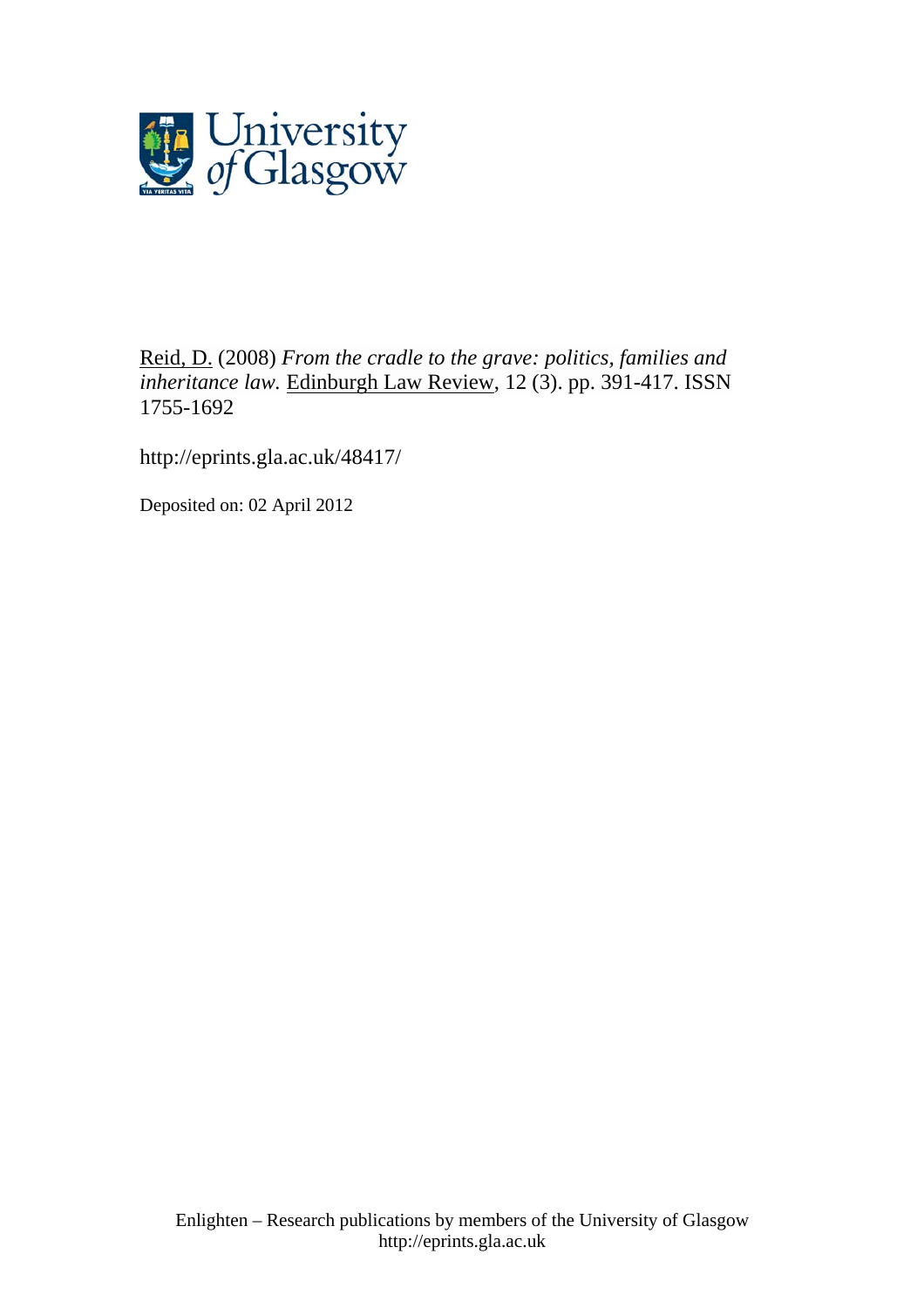EdinLR Vol 12 pp 391-417 DOI: 10.3366/E1364980908000632

# From the Cradle to the Grave: Politics, Families and Inheritance Law

# *Dot Reid*\*

# A. INTRODUCTION

- B. THE REFORM PROPOSALS
- (1) Rationale for the rules of intestacy
- (2) Protection from disinheritance and ideology
- C. PROTECTION FROM DISINHERITANCE
- (1) Legal tradition
- (2) Individualism and kinship
- (3) Moral and legal obligations
- (4) Public opinion
- (5) The demise of legal rights
- D. THE RULES OF INTESTACY
- (1) Public opinion
- (2) Testator behaviour
- (3) Intestacy and reconstituted families
- (4) The impact of the intestacy rules
	- (a) What constitutes a substantial estate?
	- (b) For whom should intestacy rules be designed?
- E. A TENTATIVE SUGGESTION: MATRIMONIAL PROPERTY
- F. CONCLUSION

# **A. INTRODUCTION**

Property is political. The extent to which a society restricts or encourages freedom of ownership and the accumulation of wealth reflects the values of that society, whether they spring from a Marxist ideology at one end of the political spectrum

Lecturer, University of Strathclyde. I am grateful to Professor Kenneth Norrie for his helpful comments on this article. My thanks also to the anonymous reviewer.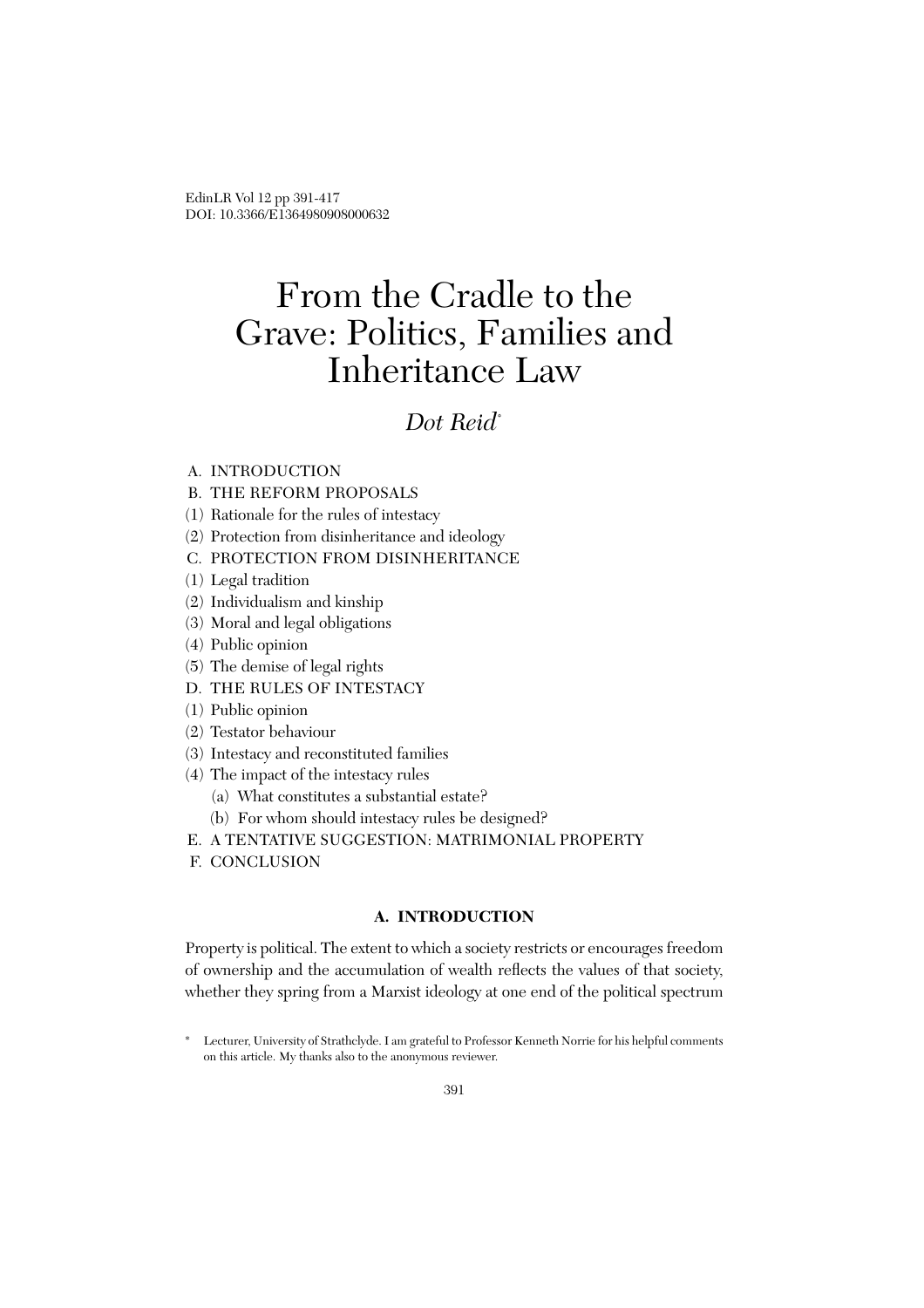or from a commitment to liberal individualism and the operation of a free market at the other.<sup>1</sup> Property ownership is the foundation stone of a capitalist economy<sup>2</sup> and the spread of home ownership a core philosophy of all modern political parties.

The extent to which the law should interfere with individual choice in relation to family behaviour is an issue which elicits a range of views across the political spectrum, closely related to preference for "big" or "small" government and sympathy (or lack of it) for a degree of social engineering. Modern British governments tread warily in this territory, reluctant to create controversy or to risk accusations of being a "nanny" state. But none has completely eschewed policy initiatives which affect the institution of the family.

Inheritance straddles these core institutions of property and family, for it involves the transfer of wealth between family members. Whatever legal framework is adopted to govern inheritance involves political choices. First, and on the assumption that ownership includes the freedom to dispose of property as we wish in life or in death, $3$  a position has to be adopted on the extent to which the state will limit that freedom. Secondly, because creating inheritance rules involves conceptualising family life, choices must be made about the merits of particular forms of "family" and of particular relationships within that family. The law selects winners and losers on the basis of those political choices. The Scottish Law Commission's recent discussion paper on *Succession*<sup>4</sup> contains proposals for a radical reform of inheritance law. This discussion paper is, therefore, inherently political.

This article does not claim to provide a solution to the complexities of creating a satisfactory set of rules to govern inheritance. Rather it seeks to evaluate the reform proposals in terms of the Scottish Law Commission's own stated objectives of creating "a fair and rational system that adequately reflects majority views".<sup>5</sup> Those views will be examined in the light of recent research studies and of wider

<sup>1</sup> This is not to overlook the influence of religious belief in the formation of cultural values, but the focus of this article is on the political ideology prevalent in western secular democracies.

<sup>2</sup> C B MacPherson, "Property as means or end", in A Parel and T Glanagan (eds), *Theories of Property* (1979) 3; H de Soto, *The Mystery of Capital* (2000) ch 1.

<sup>3</sup> This appears to be the basis on which the law currently operates. This article does not seek to contribute to the wider debate about the morality of inherited wealth and its potential for widening the inequality gap. The starting point is an assumption that inheritance as a concept is unlikely to be challenged and that future debate will focus on reduction of the tax burden on inherited wealth: see A Mumford, "Inheritance in socio-political content: the case for reviving the sociological discourse of inheritance tax law" (2007) J Law & Soc 567.

<sup>4</sup> Discussion Paper on *Succession* (Scot Law Com DP No 136, 2007; available at *www.scotlawcom.gov.uk*) (henceforth DP).

<sup>5</sup> DP para 2.2.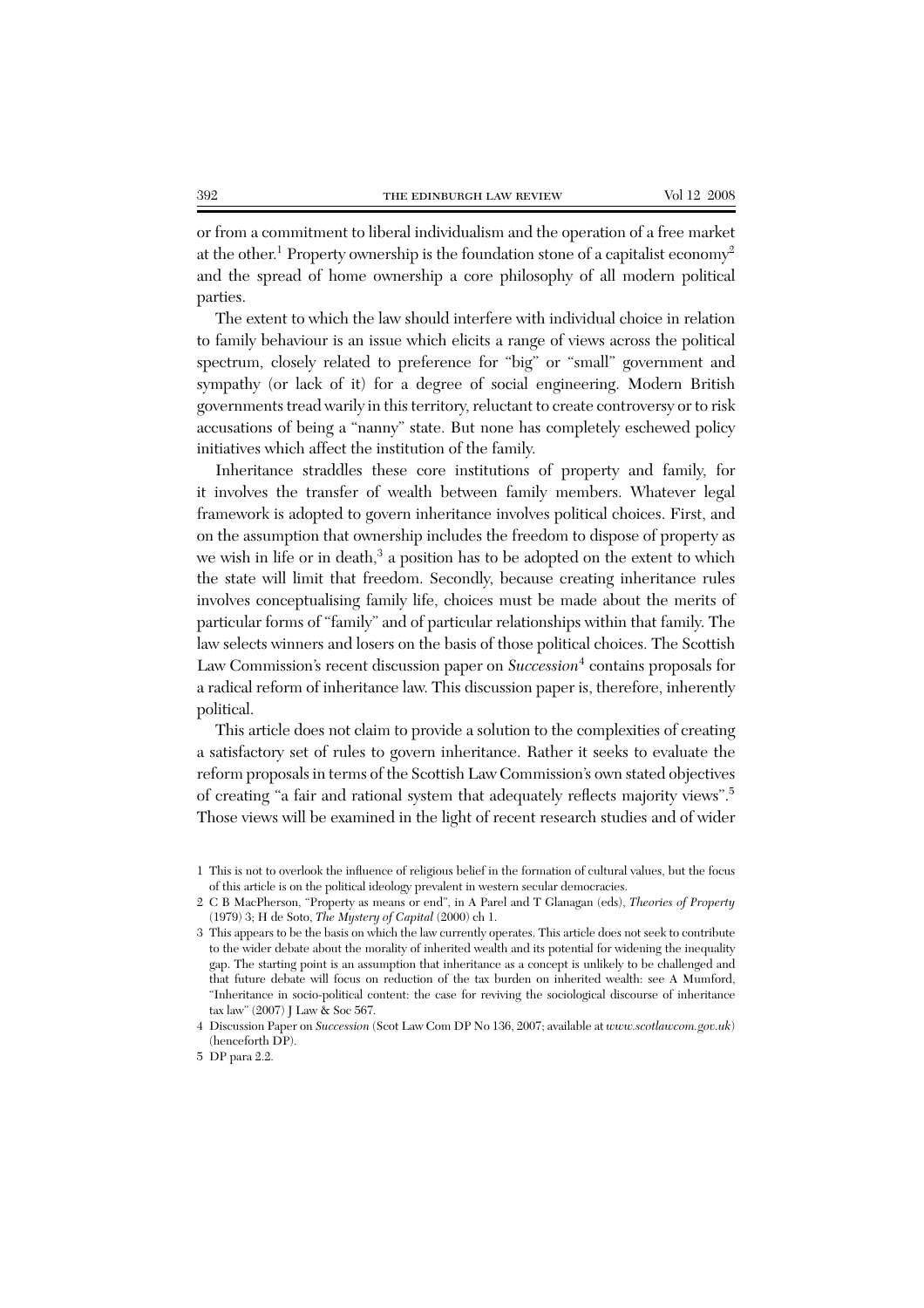policy implications. And on a more profound level, the underlying ideology of the discussion paper will be explored in order to assess whether the proposals represent an appropriate inheritance model for Scots law in the twenty-first century.

# **B. THE REFORM PROPOSALS**

The discussion paper reviews two important aspects of succession law: the default rules governing intestacy and the regime of "legal rights", 6 a term of art in Scots law which denotes the centuries-old mechanism preventing the deceased from disinheriting a spouse or civil partner<sup>7</sup> or a child.<sup>8</sup> These issues are separate but related, for both affect the allocation of the deceased's property to immediate family members. The overall trend in the discussion paper is to prioritise the rights of spouses: where there is a surviving spouse the inheritance rights of all other family members, including children, are either diminished or removed entirely. It is important to examine the underlying reasons for a change which will have a significant impact on Scottish families.

#### **(1) Rationale for the rules of intestacy**

The current rules of intestacy need reform, according to the discussion paper, because they "sometimes fail to provide a fair result".<sup>9</sup> One example of unfairness is that where a deceased leaves behind a spouse but no children, the deceased's parents and siblings could in some cases inherit a "substantial proportion". In those circumstances, the proposal is to give the whole estate to the spouse – one of the less controversial measures in the discussion paper. Matters are more complex and "difficult"10 where the deceased is survived by both a spouse and by children. Again it is claimed that the current rules sometimes produce "unjust and anomalous results", $11$  in that the children may get too much and the spouse too little. The proposals aim therefore to give the surviving spouse all of a "modest"

<sup>6</sup> The umbrella term "legal rights" includes the legitim of children and the *jus relictae* or *jus relicti* of female and male spouses respectively.

<sup>7</sup> With the introduction of (same-sex) civil partnerships by the Civil Partnership Act 2004, the positions of a surviving spouse and a surviving civil partner are equalised in succession law. See 2004 Act s 131. To avoid repetition, "spouse" is used in this article to include both a spouse and a civil partner.

<sup>8</sup> In this article the term "children" is used to denote the wider concept of issue, i.e. children or their descendants, for a predeceasing child can be represented by her descendants for most purposes in intestate succession (Succession (Scotland) Act 1964 s 11).

<sup>9</sup> DP para 1.8.

<sup>10</sup> DP para 2.27.

<sup>11</sup> DP para 2.28.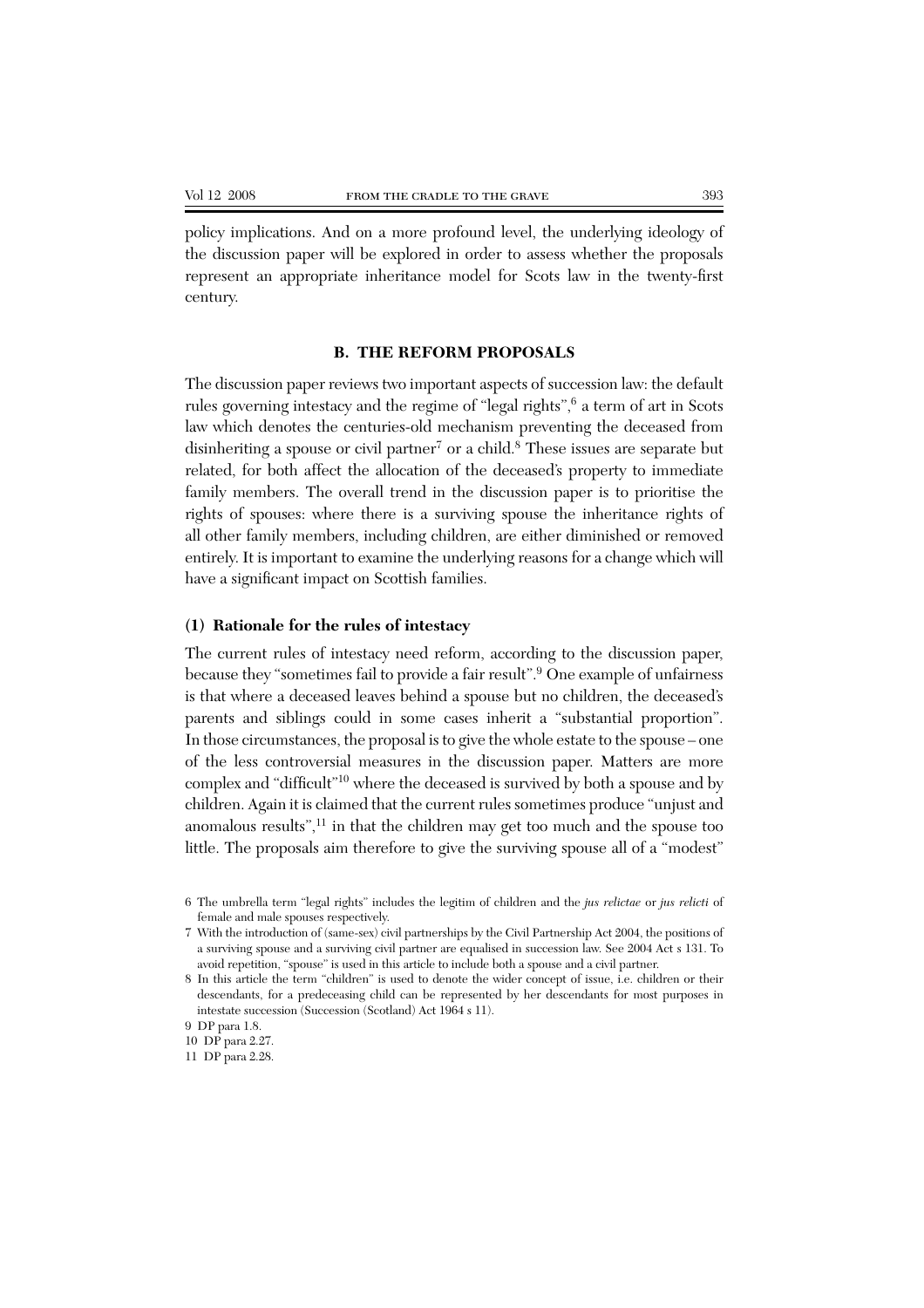estate and to allow children to share in a "substantial" estate.<sup>12</sup> These terms are not defined, but, as will be demonstrated, the proposals only achieve this objective if "substantial" is taken to refer to the estates of a small and wealthy minority.<sup>13</sup> It is interesting how often the discussion paper appeals to "justice" or "injustice". These terms are left unexplained but, broadly speaking, in relation to intestacy the Law Commission appears to deem it "fair" when a spouse gets more or less everything and "unfair" when anyone else gets much.

#### **(2) Protection from disinheritance and ideology**

In relation to legal rights, the Scottish Law Commission's reasoning is more explicit, in acknowledgement of the radical nature of its proposals. A new concept of "legal shares" is proposed, whereby spouses can claim 25% of what they would be entitled to on intestacy if they are not (or not generously enough) provided for in the deceased's will.<sup>14</sup> For the deceased's children the proposal is to remove the right of legitim currently available to all children and to replace it, for dependent children only, with a new discretionary claim.<sup>15</sup> Discretionary rights are treated inconsistently in the discussion paper.<sup>16</sup> They are rejected for spouses,<sup>17</sup> on the basis that court-based awards are uncertain, inconvenient, expensive, and likely to provoke litigation at a time of bereavement,<sup>18</sup> but are retained both for  $\rm{cohabitants}^{19}$  and for dependent children<sup>20</sup> on the ground that a fixed rule would not take account of "need".<sup>21</sup> Hilary Hiram argues that this shift from "a kind of deferred community of property" towards "need" as an inheritance criterion "[denies] to children legal recognition as family members".<sup>22</sup> Importantly, the Commission accepts that a child's right to legitim does not derive from need but "from the parent-child relationship itself".<sup>23</sup> The proposed removal of legitim, therefore, logically implies that the Commission no longer regards the parent-child relationship as a sufficiently strong reason in itself to confer a right of inheritance.

23 DP para 3.92.

<sup>12</sup> DP para 2.38.

<sup>13</sup> On the most recent statistics, only 2% of intestate estates are worth more than £300,000, the proposed threshold at which children will be able to make a claim on an intestate estate: see D.(4)(a) below.

<sup>14 25%</sup> of the value of an estate up to a £300,000 limit, plus a further one-eighth share of any balance.

<sup>15</sup> See H Hiram, "Reforming succession law: legal rights" (2008) 12 EdinLR 81.

<sup>16</sup> Hiram (n 15) at 85-86.

<sup>17</sup> DP para 3.39.

<sup>18</sup> DP para 3.34.

<sup>19</sup> To mirror a cohabitant's discretionary claim on intestacy, for which see Family Law (Scotland) Act 2006 s 29.

<sup>20</sup> I.e. children whom the deceased had an obligation to aliment: DP para 3.80.

<sup>21</sup> DP para 3.81.

<sup>22</sup> Hiram (n 15) at 84.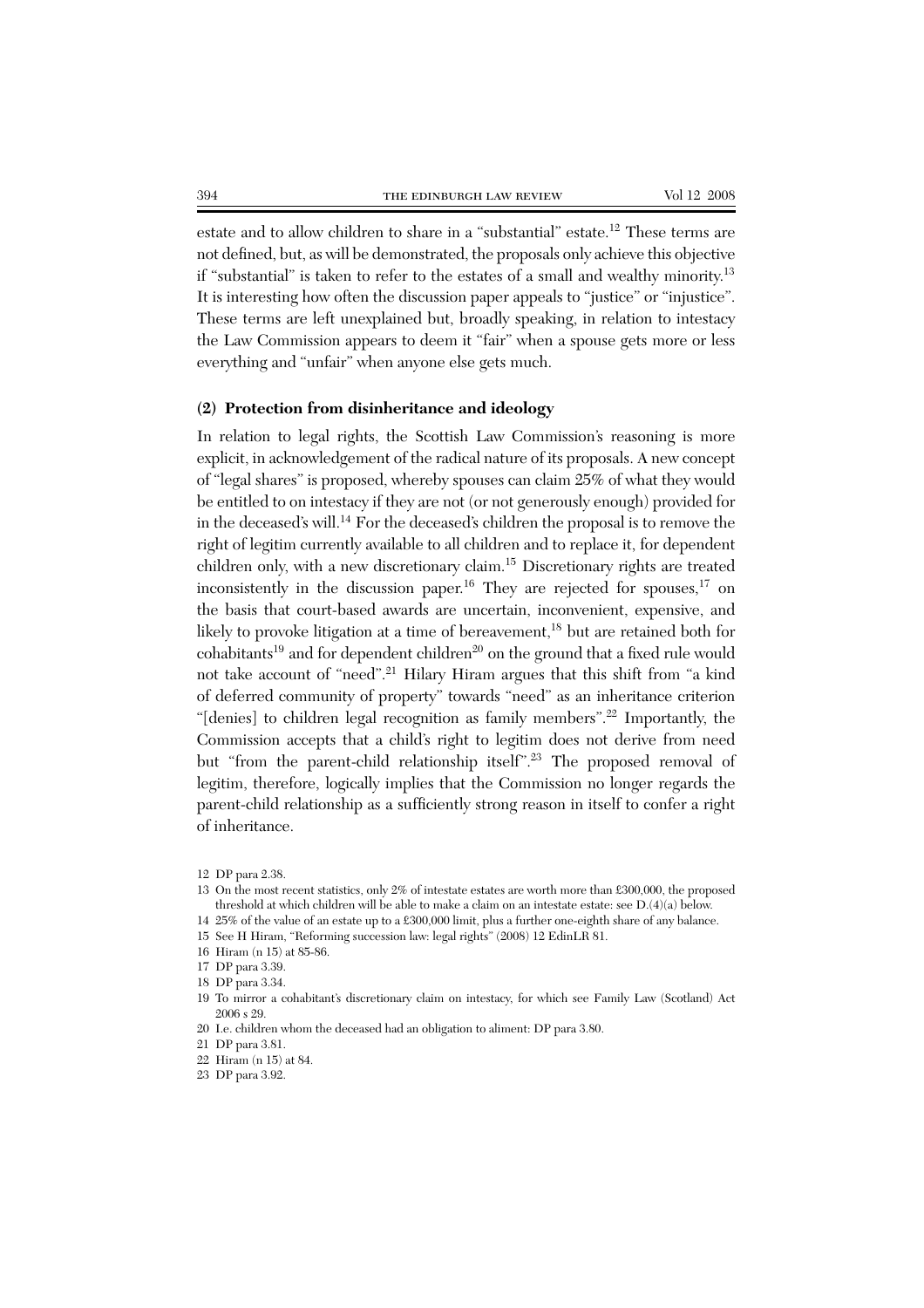The removal of legitim is likely to prove the most controversial proposal in the discussion paper. Indeed in view of the public support for protecting children from disinheritance, discussed below, $24$  and the fact that Scotland, together with most other European jurisdictions, has a long tradition of doing so, it is not clear why the Commission regards this as a "difficult and controversial"<sup>25</sup> question. The same issue has vexed the Commission for almost 20 years. In its earlier, and unimplemented, report on *Succession*, it was similarly "attracted" to the idea of limiting legitim to dependent children but abandoned the proposal on the grounds that it was out of line with both public opinion and the consultation responses.<sup>26</sup>

This second attempt to convince is more robust. A range of philosophical arguments is marshalled to support the exclusion of adult children. I make no apology for quoting these arguments in detail, for they illuminate the way in which families are conceptualised and, more importantly, they reveal the ideology underlying the proposals.

- (a) *The moral argument*: "There is a difference between moral duties and legal duties."27 The diverse legal obligations of parents end at 16, 18 and 25 years of age, and any obligation to leave an inheritance should not last any longer. It is considered "anachronistic to continue to make such a duty legally enforceable".<sup>28</sup>
- (b) *The individualist argument*: "The parent's property is his or her own property: it is not family property."29
- (c) *The freedom argument* (which follows logically from an individualist concept of property): "He should therefore be free to dispose of his property as he wishes",<sup>30</sup> or again, "It is difficult to see why after they have discharged their obligation of aliment parents should be unable to dispose of their estate as they wish".<sup>31</sup> This argument is further refined: "The prospective entitlement of a spouse or civil partner can be terminated before death by divorce or dissolution. There is no legal machinery available for parents to dissolve the parent-adult child relationship so as to prevent their children's claims."<sup>32</sup>

- 25 DP paras 1.3, 1.10, 3.78.
- 26 Report on *Succession* (Scot Law Com No 124, 1990) paras 3.10, 3.11.
- 27 DP para 3.95.
- 28 DP para 3.100.
- 29 DP para 3.95.
- 30 DP para 3.95.
- 31 DP para 3.96.
- 32 DP para 3.95.

<sup>24</sup> See C.(4) below.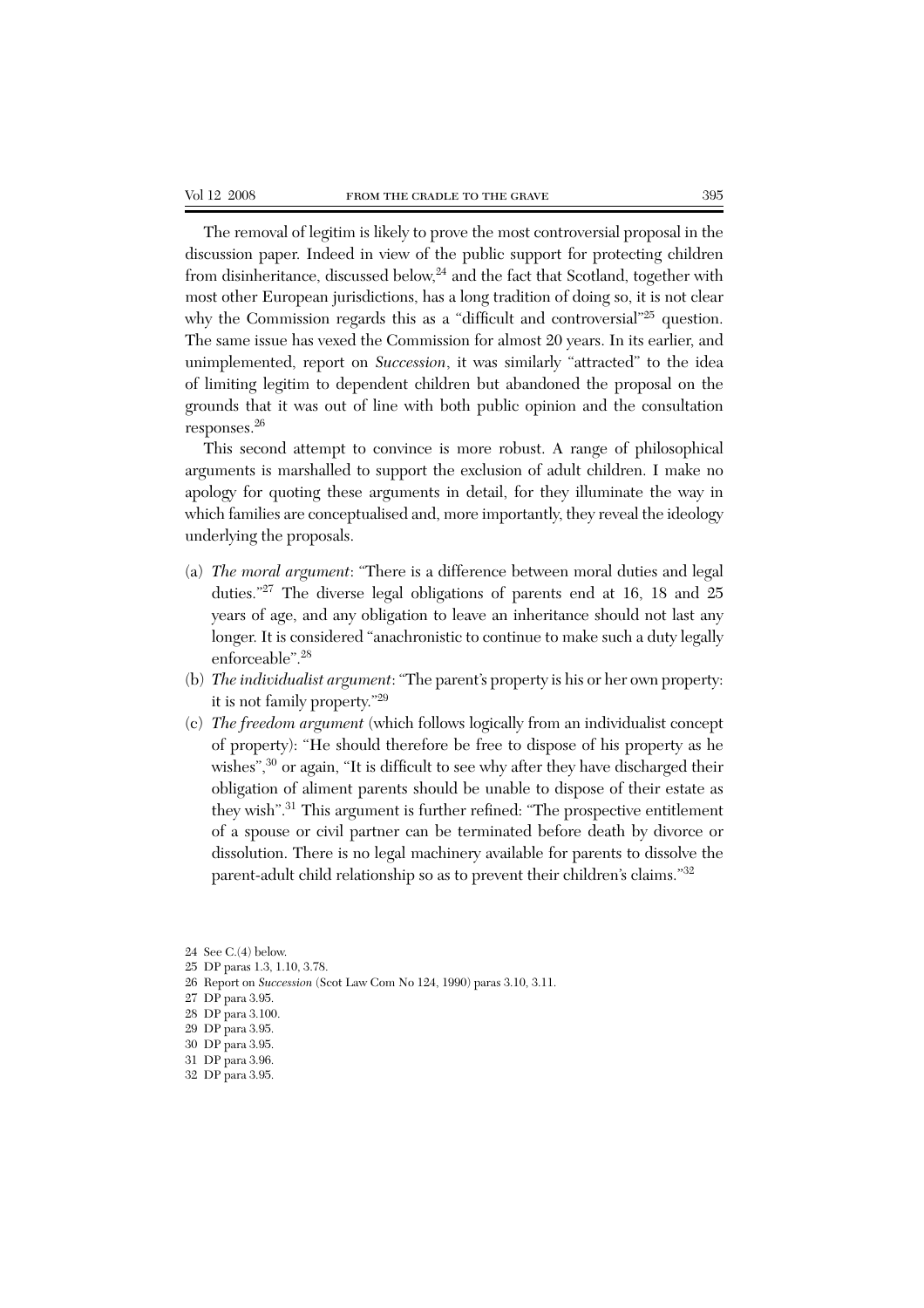- (d) *The legal argument*: "Inheritance from a parent should no longer be viewed as a right."33 The Commission questions whether such a view would ever have been justifiable "as no-one has an indefeasible right to succeed to another's estate".<sup>34</sup> This is a curious assertion when all Scottish children have had such a right for centuries, contingent only on the death of a parent and the existence of moveable assets. Moreover, in jurisprudential terms legal rights have been characterised as "a paradigm case of 'having a right' ".<sup>35</sup> However, it is now considered time to remove the "legal disability"<sup>36</sup> of not being able to disinherit one's children.
- (e) *The capitalist argument*: "Compulsory shares for children reflect a static society where inherited wealth was very important: nowadays there are many more opportunities for people to amass their own wealth and indeed are expected to do so."37 The assumption can, therefore, be made that adult children "will generally not be in need". The fact that most people are middleaged when their parents die means that "therefore [adult children] are not in need of substantial capital to set themselves up in life".<sup>38</sup> The implication is that financial need is the only acceptable rationale for retaining protection for children and the only acceptable limitation on freedom.
- (f ) *The pragmatic argument*: "legal rights are seldom claimed by adult children".<sup>39</sup> No allusion is made to the possibility that they are the best-kept secret in Scots law. All available research data points to the fact that the public is not well-informed about inheritance issues.<sup>40</sup>

Taken together, these arguments represent a statement of possessive individualism, firmly in the liberal tradition. From this foundation emerges a new version of inheritance law which prioritises the freedom (and rights) of the individual – as spouse and as property owner – over the claims of kinship. It could conceivably be characterised as extending the market principles which govern property transactions into family relationships: the prioritisation of freedom and

<sup>33</sup> DP para 3.96.

<sup>34</sup> DP para 3.1.

<sup>35</sup> N MacCormick, "Discretion and rights" (1989) 8 *Law and Philosophy* 23 at 25.

<sup>36</sup> DP para 3.100.

<sup>37</sup> DP para 3.100.

<sup>38</sup> DP para 3.95.

<sup>39</sup> DP para 3.95.

<sup>40</sup> K Rowlingson and S McKay, *Attitudes to Inheritance in Britain* (2005), available at *http://www.jrf.org.uk/knowledge/findings/socialpolicy/0385.asp*, a study commissioned by the Joseph Rowntree Foundation (henceforth the Rowntree Report) xii, ch 6; S O'Neill, *Wills and Awareness of Inheritance Rights in Scotland*, Scottish Consumer Council (2006), available at *http://www. scotconsumer.org.uk/publications/reports/reports06/rp10wrep.pdf*, 13-18; F Wasoff and C Martin, *Scottish Social Attitudes Survey 2004: Family Module Report*, Scottish Executive Social Research (2005), available at *http://www.scotland.gov.uk/Publications/2005/08/02131208/12092*, para 7.9.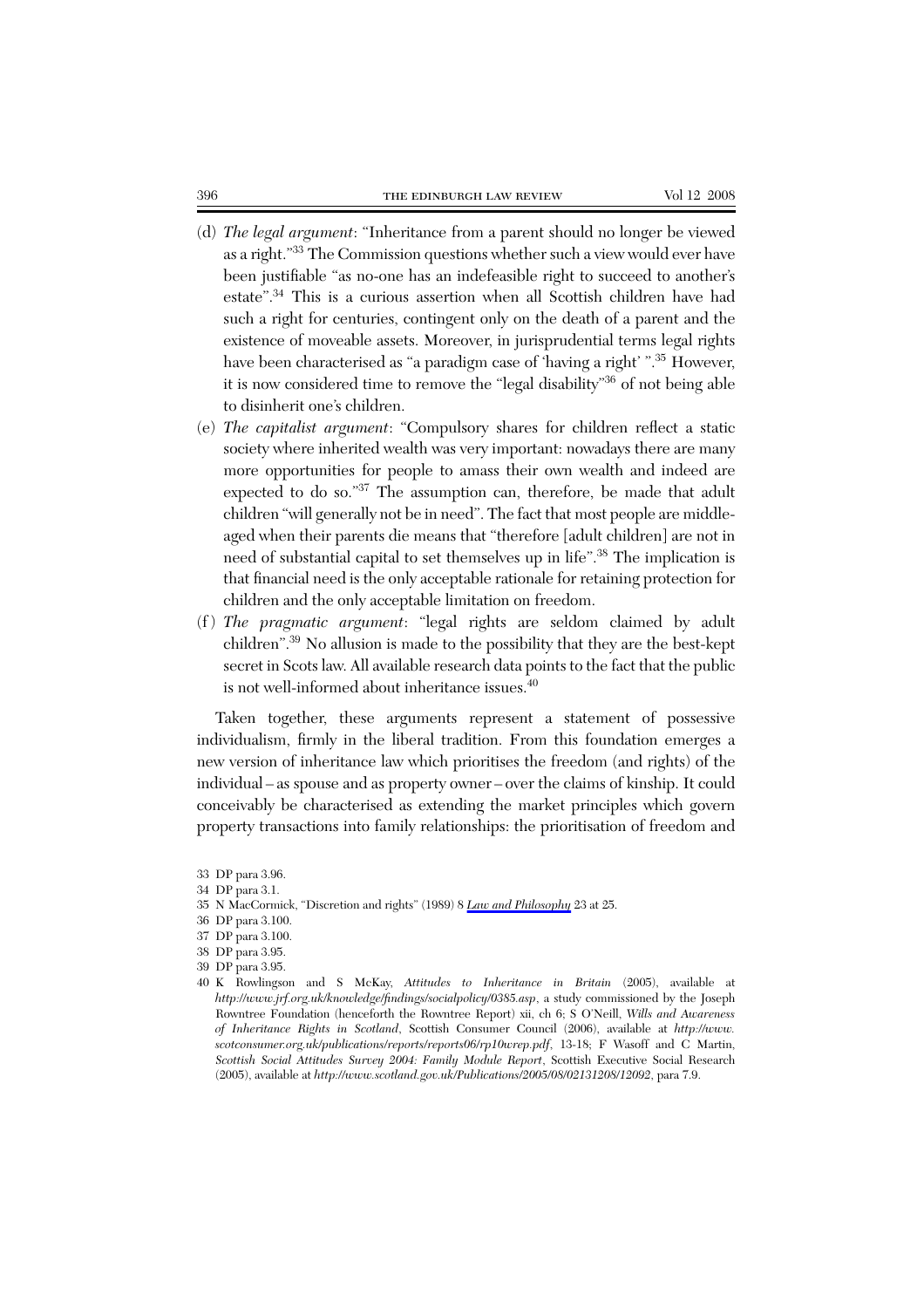the empowerment of the owner to choose how to dispose of assets, limited only by pre-existing legal obligations and the need to provide for young dependent children. Automatic provision for the current spouse fits with this theory in that a voluntarily assumed relationship can be deemed to represent the choice the deceased would have made for the disposal of his or her assets.

The transfer of property *mortis causa* is undoubtedly an economic act. However, it is based not on market exchange but on relationship and affection. Inheritance touches both material and sentimental interests $41$  and the acquisition of a loved one's property may have a deeper symbolic function for close relatives which impacts on the continuity of relationships, memory and even personal identity.<sup>42</sup> The regulation of inheritance, therefore, involves a conceptual negotiation between the market principle of freedom (of the property owner or testator) and the non-market (emotional or moral) claims of family members. This is difficult territory for the law to regulate and, given the diversity of family life in Scotland, any attempt to formulate rules of general application is likely to generate controversy. Likewise, strong ideological claims are likely to be disputed claims. Just as my family may be radically different from yours, so may my version of justice and freedom. As we shall see, research evidence suggests that the market model outlined above may not reflect the reality of people's lives, or the way in which they conceive of family relationships and inheritance.

Few would question that Scots succession law is in need of reform. There would be widespread support for the Commission's view that it is unduly complex and should take more account of social change and diverse family forms.<sup>43</sup> The question is whether the radical change to the inheritance regime between parents and children that is proposed in the discussion paper is needed to achieve those aims. If not, it is suggested that the impetus for change is largely ideological.

# **C. PROTECTION FROM DISINHERITANCE**

# **(1) Legal tradition**

Legal systems have different approaches to inheritance, informed by history and political and cultural values.<sup>44</sup> The Anglo-American tradition prioritises freedom

<sup>41</sup> J Beckert, "Political and social interests in the transfer of property" (2005) 46 *European Journal of Sociology* 359 at 361-362.

<sup>42</sup> J Finch and J Mason, *Passing On: Kinship and Inheritance in England* (2000) 15ff.

<sup>43</sup> DP paras 1.3, 1.8.

<sup>44</sup> H Willekens, "Long term developments in family law in Western Europe: an explanation", in J Eekelaar and N Thandabantu (eds), *The Changing Family: International Perspectives on the Family and Family Law* (1998) 47; B Willenbacher, "Individualism and traditionalism in inheritance law in Germany, France, England and the United States" (2003) 28 *Journal of Family History* 208.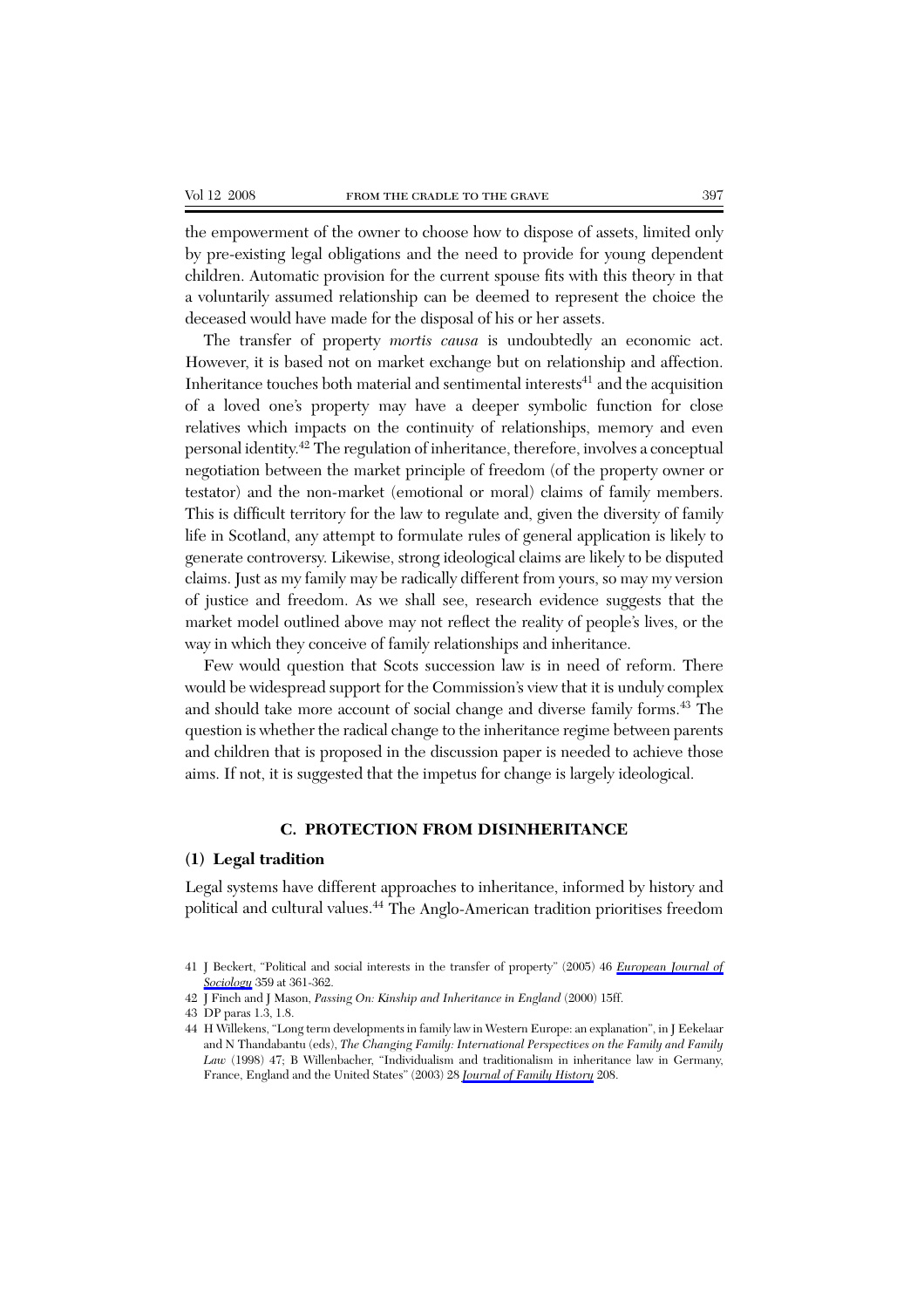of testation and only reluctantly interferes with the right of the individual to distribute assets as he or she sees fit, for property ownership is integral to the individual's ability to act as a free agent. One commentator has described the regulation of inheritance in England as having "a very light touch, by comparison with most continental jurisdictions".<sup>45</sup> John Stuart Mill encapsulates the Common Law's reverence for the freedom of the property owner, both in life and in death:<sup>46</sup>

bequest is one of the attributes of property: the ownership of a thing cannot be looked upon as complete without the power of bestowing it, at death or during life, at the owner's pleasure.

Most Western European jurisdictions, by contrast, are more prescriptive and show varying degrees of commitment to the concept of family property. For instance, both French and German law protect the immediate family through the twin devices of a community of property regime within marriage and forced heirship provisions on death.<sup>47</sup> The German attitude to testamentary freedom has been characterised as showing "a deep skepticism against the development of an unfettered individualism" and reflecting "the (ideological) importance of the family, conceived as a crucial institution of social organization".<sup>48</sup> In both societies inheritance is regarded as a family right $49$  and the rules which govern the process are embedded in public consciousness.

Scots law, true to its mixed nature, lies somewhere in the middle of these contrasting traditions. It has no community of property regime, but limits freedom of testation in the interests of close family members. Stair affirms that "the first rule of succession in equity, is the express will of the owner",  $50$  but this rule is immediately qualified by natural obligations which exist between husbands and wives and between parents and children, for the man who does not provide for his own family is "worse than an infidel".<sup>51</sup> The modified rule is therefore that "the first member of succession in equity must be those of the defunct's family, and not those of his institution or choice".<sup>52</sup> Thus it was not possible to test at all on heritable property until 1868<sup>53</sup> and, from ancient

- 46 J S Mill, *Principles of Political Economy* (1848) book II ch 2 ss 3, 4.
- 47 For comparative detail see, S van Erp, "New developments in succession law" (2007) 11.3 *Electronic Journal of Comparative Law*, available at *http://www.ejcl.org*.
- 48 Beckert (n 41) 365 n 4.
- 49 Willenbacher (n 44) at 209.
- 50 *Inst* 3.4.2.
- 51 *Inst* 3.4.2, quoting from the Bible (I Tim v 8).
- 52 *Inst* 3.4.2
- 53 W D H Sellar, "Succession law in Scotland a historical perspective", in K G C Reid, M J de Waal and R Zimmermann (eds), *Exploring the Law of Succession: Studies National, Historical and Comparative*

<sup>45</sup> J Finch, "The State and the family", in S Cunningham-Burley and L Jamieson (eds), *Families and the State* (2003) 29 at 35.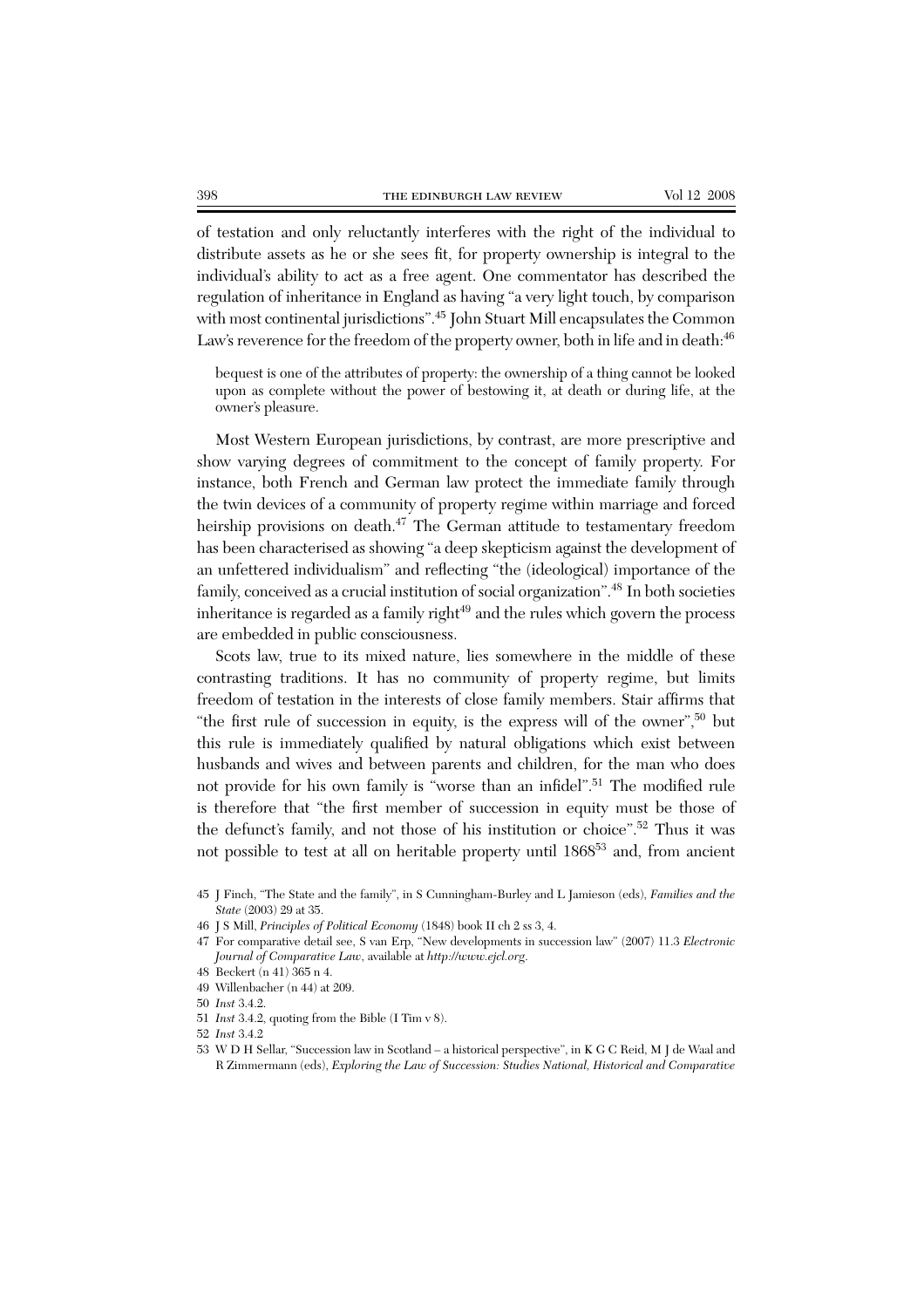times, a married man with a surviving spouse and children could only test on one-third of his moveable property.<sup>54</sup> This rule is preserved in modern Scots law, for children and spouses can still claim legal rights on up to two-thirds of the deceased's moveable property.<sup>55</sup> However, whilst legal rights may resemble a Civilian forced heirship entitlement, in practice they do not operate as such. The person on the Paris *métro* is likely to be well-informed about the distribution of the *réserve*, which does exactly what it says – it is automatically reserved for the *réservataires* and cannot be avoided.<sup>56</sup> Legal rights, by contrast, are not reserved in this way. Although legal rights vest at the moment of death, they are not routinely distributed.<sup>57</sup> Of course, they may be claimed by the relatives in question, but such a claim presupposes knowledge of the entitlement and, perhaps more significantly, risks upsetting the provisions of the deceased's will and causing family disputes at a difficult time.

By proposing that the legal rights of children be removed, the discussion paper re-orientates Scots law towards the Anglo-American approach. It does not yet envisage an entirely unfettered individualism, but by giving automatic protection only to the current relationship of choice<sup>58</sup> it comes closer to that model than at any time in the history of Scots law. Change is not necessarily a bad thing, of course, nor tradition good, but the impetus towards greater individualism in family relationships may be anachronistic. It is certainly at odds with the tone of current political dialogue with its emphasis on family and community obligations as the foundations of civic responsibility and its call for increased intergenerational support. Gordon Brown, for example, has said:<sup>59</sup>

People – over the life cycle from the cradle to the grave – helped in childhood, helping in youth and adulthood, helping again – and helped in old age – reciprocity across the generations – making a reality of Burke's definition of society as "a partnership extended over time".

<sup>(2007) 49</sup> at 60; but see also G L Gretton, "Fideicommissary substitutions: Scots law in historical and comparative perspective", in *Exploring the Law of Succession* 156 at 164 n 43.

<sup>54</sup> Sellar (n 53) at 60.

<sup>55</sup> For the history of legal rights, see: J C Gardner, *The Origin and Nature of the Legal Rights of Spouses and Children in the Scottish Law of Succession* (1928); A E Anton, "The effect of marriage upon property in Scots law" (1956) 19 MLR 653; Sellar (n 53) at 57-66.

<sup>56</sup> H Dyson, *French Property and Inheritance Law: Principles and Practice* (2003) ch 28.

<sup>57</sup> Research carried out by the author suggests that claims for legal rights are now regarded by the legal profession as exceptional. In a recent questionnaire survey (to which 73 Scottish law firms responded) 68% of respondents, all of whom were experienced executry practitioners, had not encountered a testate estate in which legal rights had been claimed and a further 28% had only encountered this situation once or twice.

<sup>58</sup> As well as spouses and civil partners, cohabitants' rights are also extended: see DP paras 3.63-3.75.

<sup>59</sup> Speech to National Council for Voluntary Organisations, Feb 2000, available at *http://www.hmtreasury.gov.uk/newsroom\_and\_speeches/speeches/chancellorexchequer/speech\_chex\_90200.cfm*.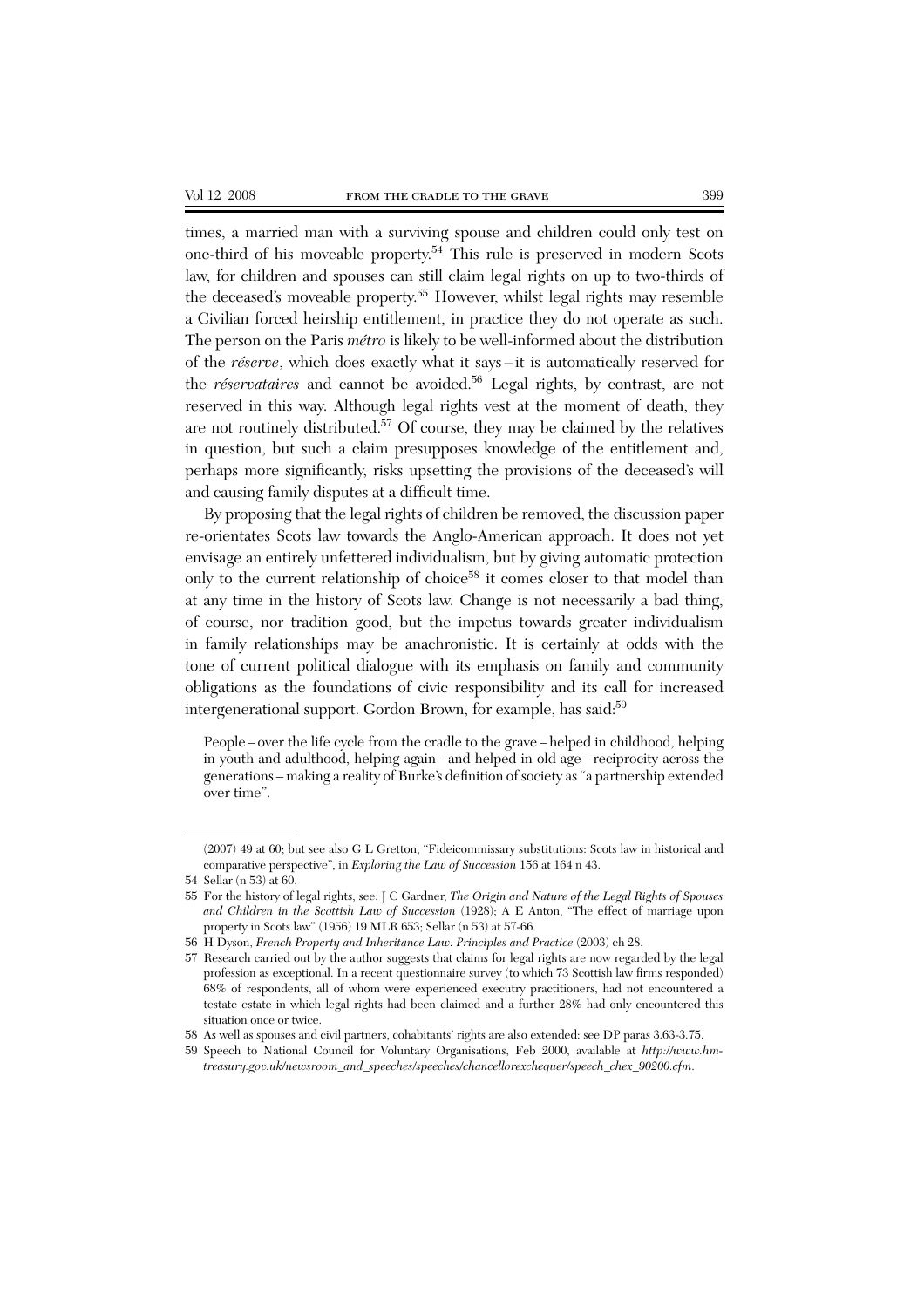# **(2) Individualism and kinship**

The view that British (and western) society is becoming more individualised, selfish and consumer-orientated is widely touted. In an important research study of attitudes to inheritance in England, Finch and Mason question some of the social theory analysis prevalent in the  $1990s^{60}$  whose dominant narrative was of family breakdown and the emergence of the "individualised society".<sup>61</sup> Finch and Mason explicitly distance themselves from a definition of individualism which "means not just that each person is the centre of his or her own world but also that this is how it *should* be. There is a legitimacy about being ego-centred that is a requirement of contemporary living."<sup>62</sup> Arguably this is the world view encapsulated in the Scottish Law Commission's ideological framework.

In their study Finch and Mason examined attitudes to inheritance in interviews with around 100 adults and found evidence suggesting a different picture, one which pointed to "more connected, more relational, forms of social existence".<sup>63</sup> The researchers redefine individualism as "relationism", by which they mean that freedom of choice is evident in the way in which people construct their kin relationships. A "family" is a flexible concept, one that is constituted on the basis of individual relationships rather than generated automatically by family positions. For instance, a person may be closer to a particular sister, aunt or cousin (because of who they are) rather than the person's siblings as a whole (because of the mere fact of relationship). However, within a framework constructed by choice, the evidence suggests that kin relationships and commitments are still central to people's lives. Families do not appear to have disintegrated and most people still want to think that they belong to a functional kin group.<sup>64</sup> Within this flexible and dynamic picture of how families work, the researchers found consensus:<sup>65</sup>

The core thread of fixity is the continuing relationship between parents and children. This remains at the core even in complex families . . . the parent-child relationship is both predictable and privileged, as is seen very clearly in relation to inheritance.

- 60 Finch & Mason, *Passing On* (n 42) 8-9, 17-22.
- 61 U Beck, *Risk Society: Towards a New Modernity* (1992) 135, quoted in Finch & Mason, *Passing On* (n 42) 8.
- 62 Finch & Mason, *Passing On* (n 42) 21.
- 63 Finch & Mason, *Passing On* (n 42) 22, App A. Although this was an English study, it is unlikely that the results would be substantially different in Scotland. The Rowntree Report (n 40) was in respect of a UK-wide study and found no difference in attitudes to inheritance among Scottish participants. Professor Rowlingson has confirmed to the author that the Scottish sample was particularly scrutinised as the researchers were aware that Scots law operated differently, but no attitudinal differences were identified.
- 64 Finch & Mason, *Passing On* (n 42) 7; Finch (n 45) at 33-36.
- 65 Finch & Mason, *Passing On* (n 42) 59.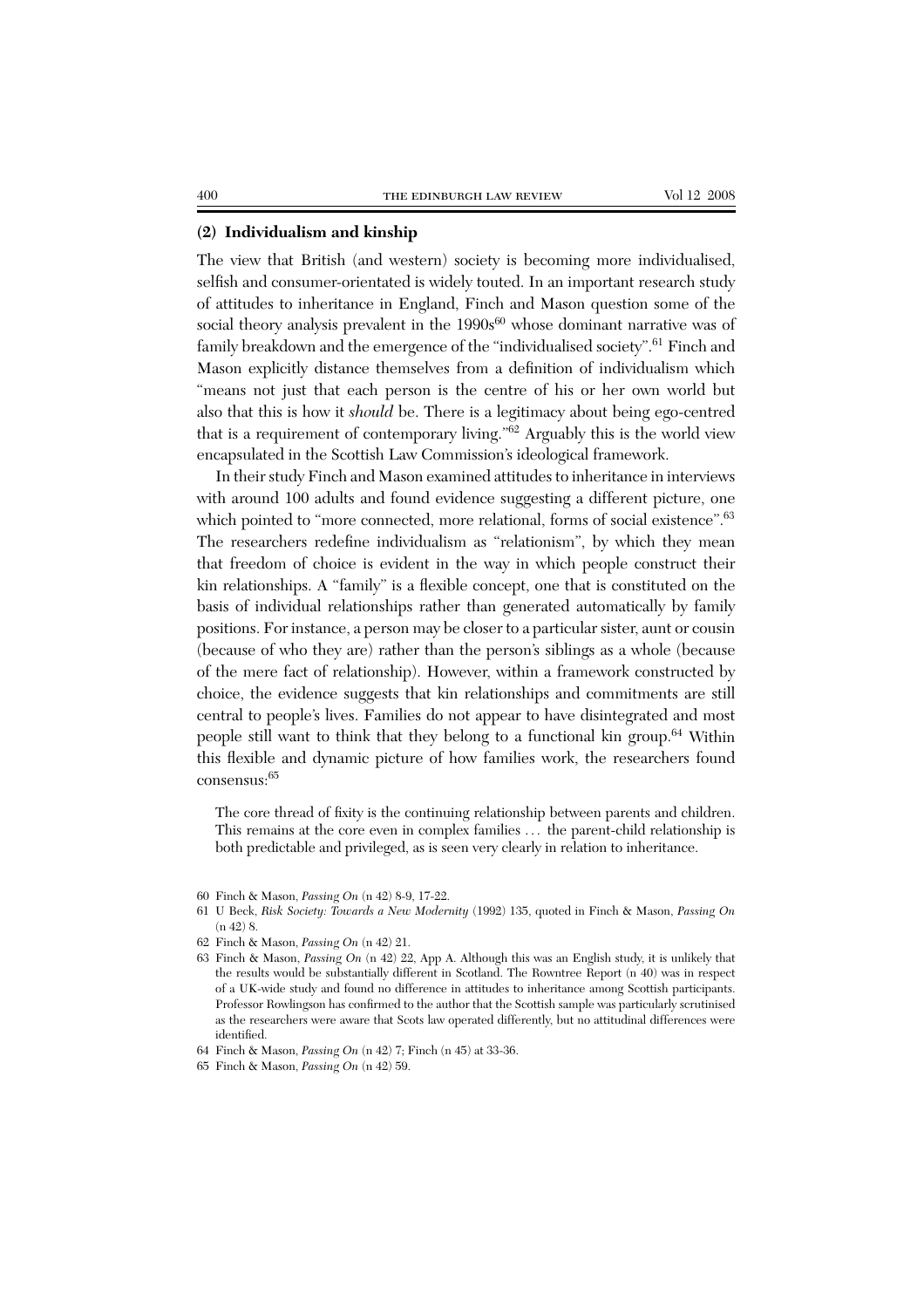Moreover, people do not distinguish between young and adult children: "it is expected that children will form part of 'the family' at whatever age or point in the life course. But everything else can and does change."<sup>66</sup>

Finch and Mason also found that the vast majority of parents wanted to leave something to their children. There was strong support for being able to use property in whatever way one chooses during life, but for most people being a good parent included passing something on to the next generation.<sup>67</sup> These findings suggest that the relationship between parents and children is fundamentally important to the way in which most people view inheritance.

The Rowntree Report, the most recent research into British attitudes to inheritance,<sup>68</sup> found that inheritance was no longer perceived to be the preserve of the rich. 90% of respondents, selected from a broad socio-demographic range, saw themselves as potential bequeathers.<sup>69</sup> When this group was asked about who they would leave their wealth to, the vast majority  $(89%)$  identified children.<sup>70</sup> Support for what the researchers call "intergenerational solidarity" and for the idea of leaving an inheritance for future generations was strongest amongst the oldest participants, Asian and black respondents, and – unsurprisingly – parents, including single parents. It was weakest amongst "babyboomers" in their 50s who had no children.<sup>71</sup> Age and parenthood appear to be significant indicators in attitudes towards inheritance and as people age and become more dependent themselves their sense of generational solidarity may increase.

Whilst most people value individualism and freedom of choice, for parents an even higher value is placed on their relationship with their children, whether young or old. That kin relationship may assume even greater importance in reconstituted families in the aftermath of a marriage or civil partnership which has failed.<sup>72</sup> Research suggests, therefore, that the parent-child relationship remains central to public conceptions of inheritance and that it has little to do with need.

# **(3) Moral and legal obligations**

The discussion paper is anxious to separate moral from legal territory. Accordingly, it proposes that only legal obligations of parents should be recognised in inheritance and, furthermore, that the public purse should look

<sup>66</sup> Finch (n 45) at 41.

<sup>67</sup> Finch & Mason, *Passing On* (n 42) 115, 123-125.

<sup>68 2008</sup> adults were interviewed, including a representative sample of Scottish participants.

<sup>69</sup> Rowntree Report (n 40) 35.

<sup>70</sup> Rowntree Report 48.

<sup>71</sup> Rowntree Report 40-44.

<sup>72</sup> B Dimmock et al, "Intergenerational relationship among stepfamilies in the UK", in S Harper (ed), *Families in Ageing Societies* (2004) 82 at 93.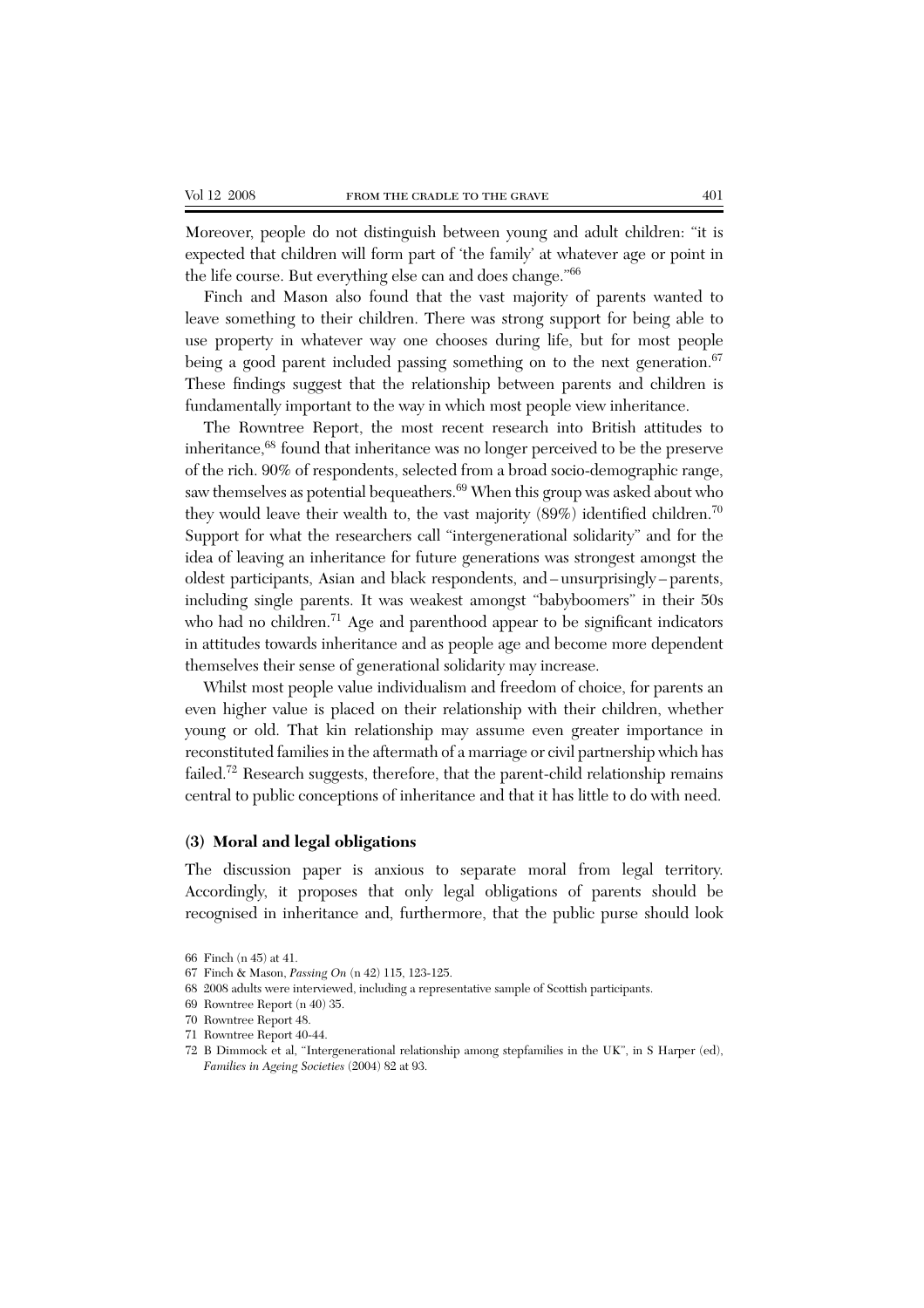after adult children: "The obligation to relieve the needs of adult children rests on the state not the parent's estate".<sup>73</sup> However, within many, if not most, families, research studies have found an "implicit contract"<sup>74</sup> which operates in a reciprocal way: children attend to elderly parents; parents care for and support their children, even into adulthood. Indeed, the parental obligation has been characterised as a "no exit" obligation<sup>75</sup> in modern society, one which involves both emotional and financial sacrifice. Such obligations within families may be unspoken, even taken for granted, and whilst need may be a factor, particularly with the very young and the very old, it will rarely be the source of the obligation. Finch and Mason found a high degree of consensus about what was "the proper thing to do" in parent-child relationships<sup>76</sup> and a strong sense of duty independent of any legal obligation.

To take a problem current in all western democracies, the ageing population, commentators have noted the policy shift, from all sides of the political spectrum, away from what is perceived to be an over-reliance on the welfare state to what has been described as the "welfare society".<sup>77</sup> Rodger describes the increasing evidence of a " 'moral agenda' shaping debate about the distribution of responsibility for social welfare between the state, the individual and the family".<sup>78</sup> The political imperative, which appears to run directly counter to the Scottish Law Commission's "statist" model of adult welfare, is to transfer social care from the public realm to the private sphere of voluntary organisations, families and other informal carers.<sup>79</sup> Harper's work on the elderly demonstrates the way in which family obligations of care and support have become integral to UK government policy.<sup>80</sup>

The political rhetoric of personal responsibility ("no rights without responsibilities" or "helping people to help themselves") is commonplace, evidence of an ongoing redefinition of social citizenship:<sup>81</sup>

- 75 A L Alstott, *No Exit: What Parents Owe their Children and What Society Owes Parents* (2004) 51-52.
- 76 J Finch and J Mason, "Filial obligations and kin support for elderly people" (1990) 10 *Ageing and Society* 151 at 153-160.

80 S Harper, *Ageing Societies* (2006) 190-191; also A Walker, "Intergenerational relations and the provision of welfare", in A Walker (ed), *The New Generational Contract* (1996) 25; Finch (n 45) at 30.

<sup>73</sup> DP para 3.95.

<sup>74</sup> R Hancock et al, *Attitudes to Inheritance* (2002) 7; see also J Finch and J Mason, "Obligations of kinship in contemporary Britain: is there normative agreement?" (1991) 42 *British Journal of Sociology* 345 at 356-359; J Finch and J Mason, *Negotiating Family Responsibilities* (1993) 18-21.

<sup>77</sup> J Rodger, *From a Welfare State to a Welfare Society: The Changing Context of Social Policy in a Postmodern Era* (2003).

<sup>78</sup> J Rodger, "Family life, moral regulation and the state: social steering and the personal sphere", in S Cunningham-Burley and L Jamieson (eds), *Families and the State* (2003) 47.

<sup>79</sup> Rodger (n 78) at 51.

<sup>81</sup> Rodger (n 78) at 57.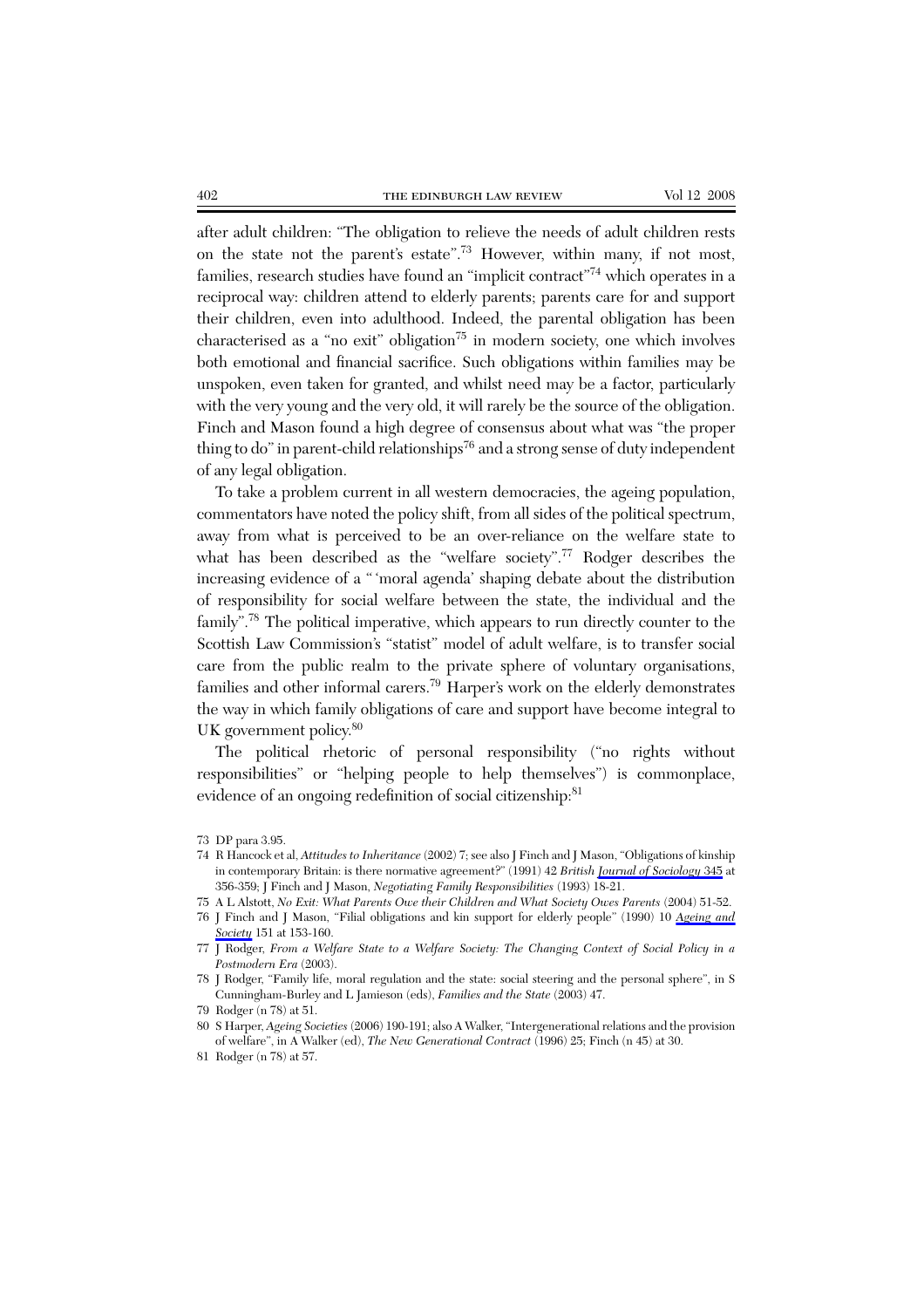The emerging family discourse from the right has become increasingly strident and marked by a vocabulary which talks of *responsibilities* and *obligations* rather than social rights, a view which has gained ascendancy on the centre left as well.

This idea has the advantage of being both socially and economically attractive – if families look after their own, the public purse is saved some of the expense of health and social care.<sup>82</sup> The change has impacted most on women. It is estimated that informal care of the elderly by (usually female) family members is the largest care sector.<sup>83</sup> Figures suggest that as much as 80% of elderly care in the UK comes from family members,  $84$  and even in reconstituted families the "dominant care relationship" is that of "blood-related daughter for mother".<sup>85</sup>

Whatever the intrinsic merits of this policy shift, it is clear that the family retains some of the welfare functions it was solely responsible for in an earlier era, functions which are willingly assumed by many adult children:<sup>86</sup>

Despite the growth in ... individualistic values, there remains a consistent body of evidence that many families remain committed to care and support their kin in terms of expressed attitudes and behaviour.

It is arguably inconsistent for policy makers, on the one hand, to be encouraging the assumption of family responsibilities as part of a citizenship agenda and, on the other, for law reformers to be advocating the transfer of those responsibilities to the state once a child has reached adulthood. Not only is this position at odds with current social policy, it is also at odds with the moral sense which researchers have consistently found in people's attitudes. Moreover, there is a potential inconsistency in the application of this principle in the discussion paper, for while adult children are deemed to be the responsibility of the state, adult spouses are worthy recipients of inheritance on the basis, presumably, of need; yet the rules will apply regardless of whether the children are poor and the spouse rich or vice versa.

The attempt to put clear blue water between the realms of law and morality is problematic, not least because the very attempt to do so in itself represents a particular moral position. Instead of presenting a dichotomy between moral and legal obligations, it may be more helpful to recognise that where there is consistency in social behaviour and consensus in public attitudes, taken together

<sup>82</sup> Walker (n 80) at 32-33; Harper, *Ageing Societies* (n 80) 190-197.

<sup>83</sup> M Knapp et al, "Social care for older people: the growth of independent-sector provision in the UK", in S Harper (ed), *Families in Ageing Societies* (2004) 144; Harper, *Ageing Societies* (n 80) 27, 195-197. 84 Walker (n 80) at 3; Harper, *Ageing Societies* (n 80) 196.

<sup>85</sup> S Harper, "The challenge for families of demographic ageing", in S Harper (ed), *Families in Ageing Societies* 26; Dimmock (n 72) at 88.

<sup>86</sup> Walker (n 80) at 1; Harper, *Ageing Societies* (n 80) 195-196.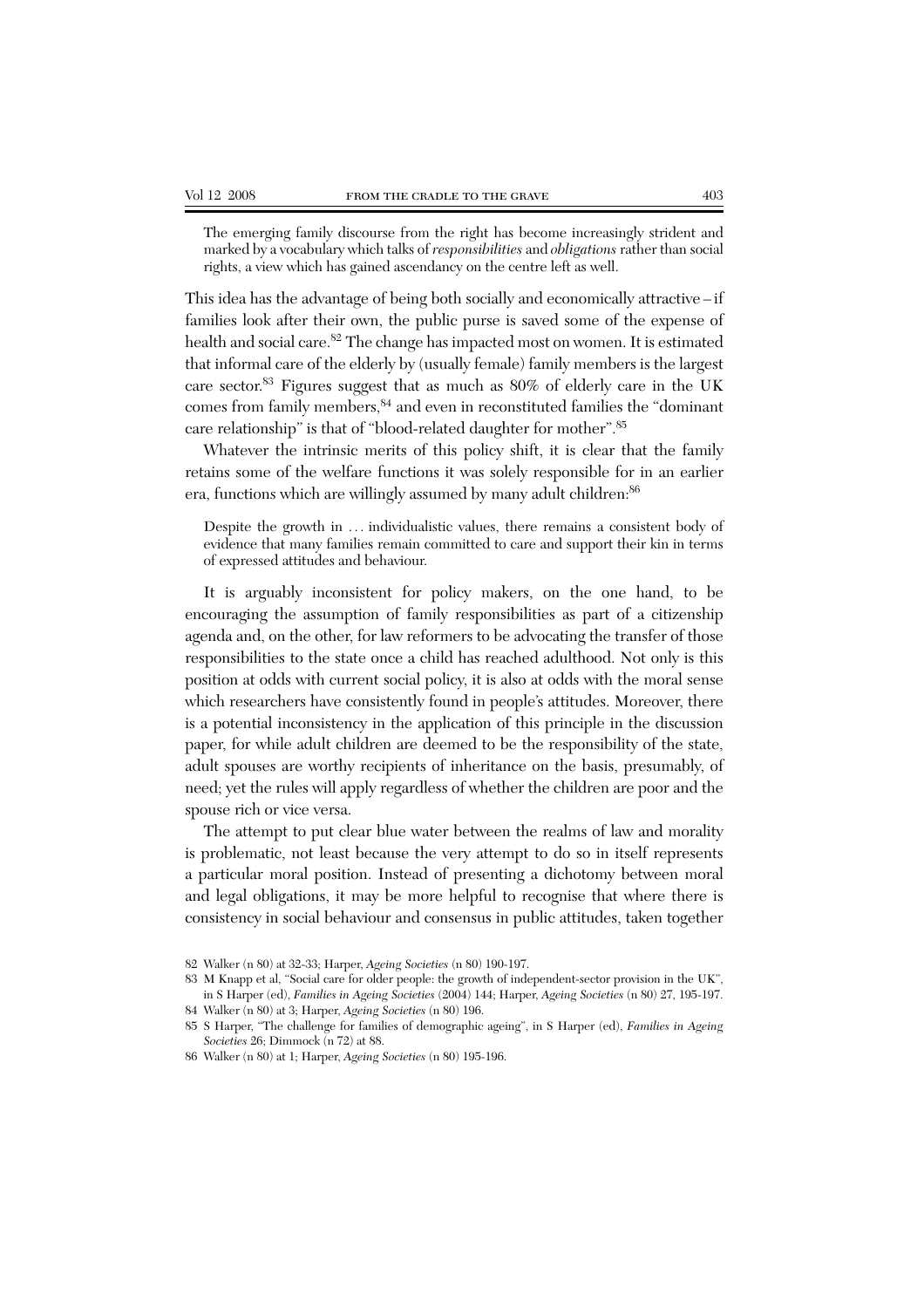these constitute social norms. It is perhaps a reasonable expectation that the law should not diverge too far from those norms or from the reality of most people's lives.<sup>87</sup>

#### **(4) Public opinion**

In its assessment of the merits of children's inheritance rights, the Scottish Law Commission relied on the results of opinion surveys which it commissioned in 1986 and in 2005. Participants in both surveys were asked to give their views on a series of fictional scenarios involving the disinheritance of various family members.

In the 1986 survey<sup>88</sup> there was clear support for children (whose ages were not specified) to receive an inheritance despite the existence of a will attempting to disinherit them, except where the will was in favour of the spouse.<sup>89</sup> In the  $2005$  survey,<sup>90</sup> support was even stronger. 87% of respondents agreed that young children should have a claim on a man's estate where he had left them out of his will, and 70% agreed that adult children should have a similar claim, rising to 77% where the will favoured one child to the exclusion of another.<sup>91</sup> Where the will was in favour of a wife, support for children's claim was less strong: a small majority (54%) considered that the children should be entitled to some of the estate, and 40% thought that the will should stand.

The 2005 survey suggests that there is strong support for a fixed share of a deceased's estate to pass to children of any age, although weaker where the will is in favour of the spouse. However, the survey did not ask some important questions, such as whether respondents would feel differently if the deceased was poor or wealthy. The earlier survey used this distinction in several questions and found that the size of the estate elicited different responses, suggesting that the public is able to make subtle distinctions on the basis of what is available to be claimed.<sup>92</sup> Another significant question would be to assess support for the

- 87 For a helpful analysis of moral, legal and social duties within families, see J Eekelaar, "Are parents morally obliged to care for their children?", in J Eekelaar and P Sarcevic (eds), *Parenthood in Modern Society* (1993).
- 88 992 people aged 18 and over were sampled. For a summary of the findings, see *Intestate Succession and Legal Rights* (Scot Law Com CM No 69, 1986) app II (henceforth 1986 survey).
- 89 1986 survey (n 88) 233-234. Support was 85% where everything was left to a charity, decreasing to 80% where it had been left to one child at the expense of the other. Only 40% supported claims of children where everything had been left to a spouse.
- 90 *Attitudes Towards Succession Law: Findings of a Scottish Omnibus Survey*, Scottish Executive (2005) (henceforth 2005 survey), available at *http://www.scotland.gov.uk/Publications/2005/07/ 18151328/13297*.1008 people aged 16 and over were sampled.
- 91 2005 survey (n 90) paras 2.18, 2.21, 2.28.
- 92 1986 survey (n 88) 227-231.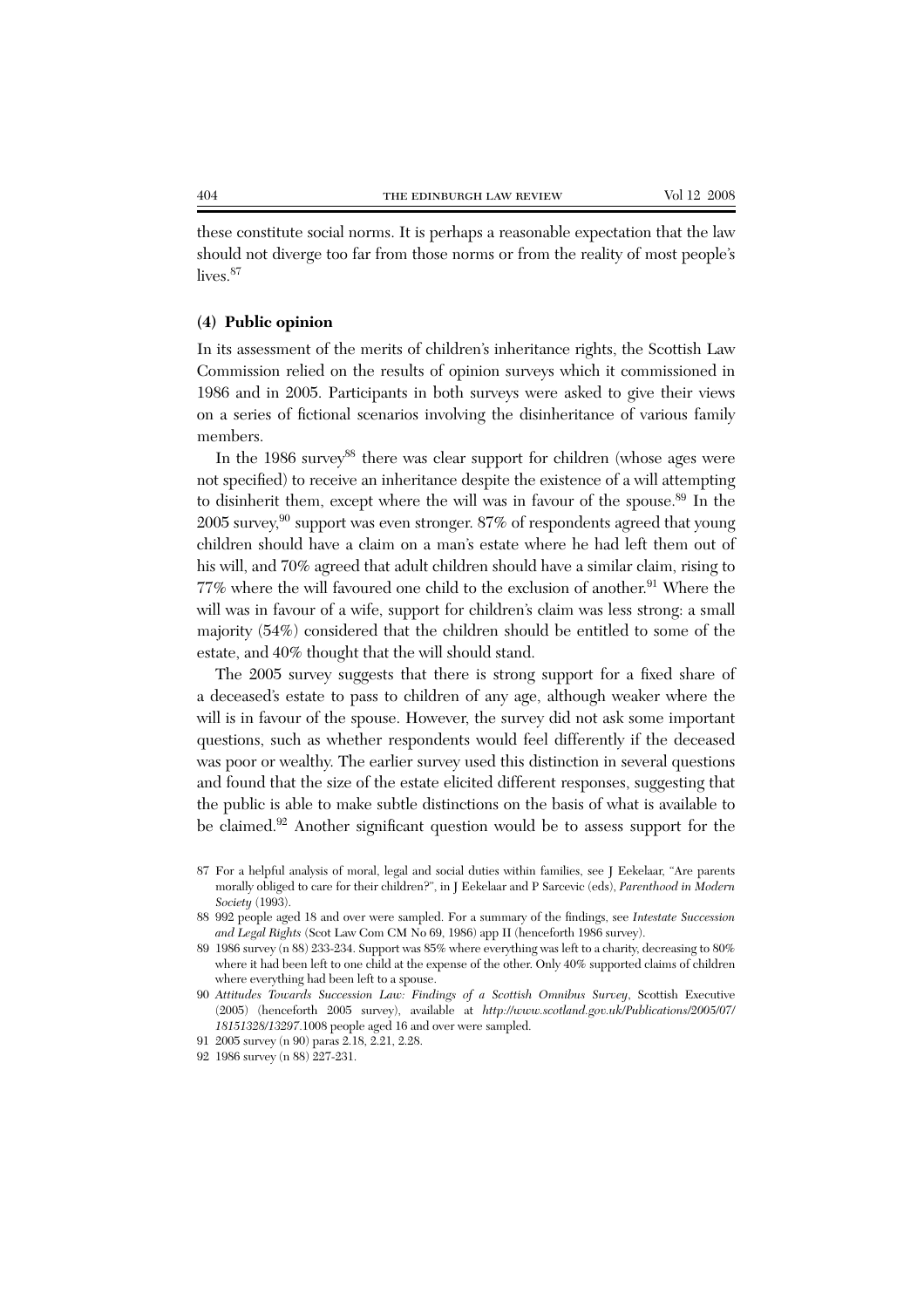claims of children where the will was in favour of a second spouse who was not their parent. It should be noted that in every scenario where respondents were given a choice of opting for either a fixed share or a discretionary share requiring application to the court, they chose the former.<sup>93</sup> There was no evidence whatsoever that the public would support the involvement of the courts in assessing the merits of an inheritance claim.

The evidence from opinion surveys suggests that Scots do not support unfettered freedom of testation. There is clearly support for an automatic share to go to a spouse, but also strong support for the rights of children. There is little to suggest that Scottish parents would consider themselves currently under a "legal disability" in being unable to disinherit their children.

#### **(5) The demise of legal rights**

In summary, research studies and public opinion surveys show convincingly that children are important beneficiaries in the inheritance story which most people tell and that the Scottish public supports the retention of *"*the bairns' part*"* in some form for children of all ages. The proposal to remove legitim appears to ignore significant evidence which might inform the law-making process and may also be moving in a direction which is at odds with current social policy.

# **D. THE RULES OF INTESTACY**

Much of the evidence already examined is equally relevant to the rules of intestacy, particularly in light of the Scottish Law Commission's explicit desire to take account of both public opinion and testator behaviour, for intestacy rules should "by and large mirror the provisions for their family that people usually make in their wills".<sup>94</sup> The broad thrust of the reform proposals is to re-orientate family entitlements so as to prioritise spouses over other family members. The ideological underpinning is thus similar to the one adopted for disinheritance. Where the deceased had both a surviving spouse and children, the proposal is to transfer to the spouse the first £300,000 of the estate, and to share any remaining balance equally between the spouse and children.<sup>95</sup> However, since HMRC figures show that less than 6% of estates are likely to be worth more than

<sup>93 2005</sup> survey (n 90) paras 2.16, 2.19, 2.22, 2.29, 2.32, 2.35, 2.38, 2.41.

<sup>94</sup> DP para 2.2.

<sup>95</sup> DP para 2.57. Dependent children will have a claim for aliment or, if the spouse is a stepparent, can apply to the court for a discretionary award: see DP para 2.69.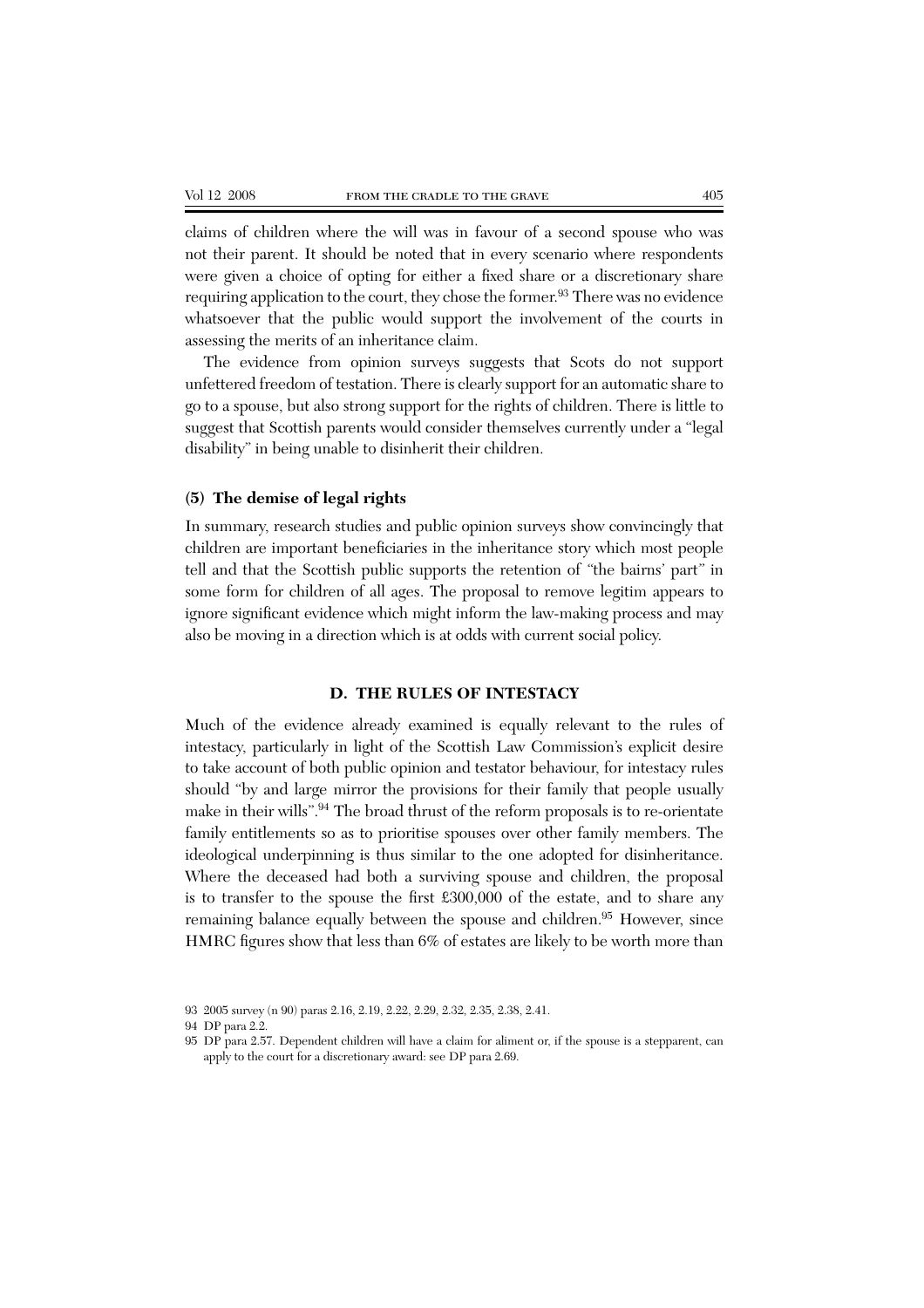£300,000 in the whole of the UK, $96$  the claims of Scottish children on intestacy will be limited to this small minority of estates.

The "spouse-takes-virtually-everything" rule $97$  is not so controversial within a nuclear family model, for most children would accept a postponement of inheritance until the death of their second parent. The same is not true within reconstituted families. On an estate of less than £300,000, children of a first marriage will be unlikely ever to inherit if their living parent remarries and dies intestate.<sup>98</sup> The removal of legitim combined with the effective removal of their entitlement on intestacy creates a "double whammy" effect for Scottish adult children.<sup>99</sup> There is little consideration of the effect these changes could have on family relationships or the potential for future family conflict which they represent.

Other recent changes to succession law have also impacted on children's intestacy claims. When it created discretionary rights for cohabitants, $100$  the Scottish Parliament made a policy choice that such a claim should not interfere with the succession rights of a, presumably estranged, spouse, but that it should rank above those of the deceased's children. The discussion paper proposes an even more radical shift in the allocation between spouse and children.

#### **(1) Public opinion**

In the 1986 survey respondents were asked for their views on the allocation of the intestate estate of a man survived by his wife and two adult children. Support for giving all to the surviving spouse decreased from 65% if the husband was poor, to 51% if he was neither poor nor wealthy, to 38% if he was wealthy.101 The public strongly supported the "all-to-spouse" rule only in a situation of poverty, with weak support even for medium-sized estates. It is not, therefore, accurate to claim that the public supports an intestacy entitlement by children "only ... when the deceased left a substantial estate".<sup>102</sup> In the 2005 survey, support for the "all-to-spouse" proposal was weaker. More people disagreed with it (47%) than supported it  $(46\%)$ .<sup>103</sup> It is important to note that these survey findings are

<sup>96</sup> Figures for 2004-5 covering all estates notified for "probate" (including confirmed Scottish estates): see *http://www.hmrc.gov.uk/stats/inheritance\_tax/07ir123.pdf*.

<sup>97</sup> K McK Norrie, "Reforming succession law: intestate succession" (2007) 12 EdinLR 77 at 80.

<sup>98</sup> Norrie (n 97) at 77.

<sup>99</sup> This possibility is recognised by the Scottish Law Commission: see DP para 2.41.

<sup>100</sup> Family Law (Scotland) Act s 29.

<sup>101 1986</sup> survey (n 88) 227.

<sup>102</sup> DP para 2.37.

<sup>103 2005</sup> survey (n 90) para 2.6.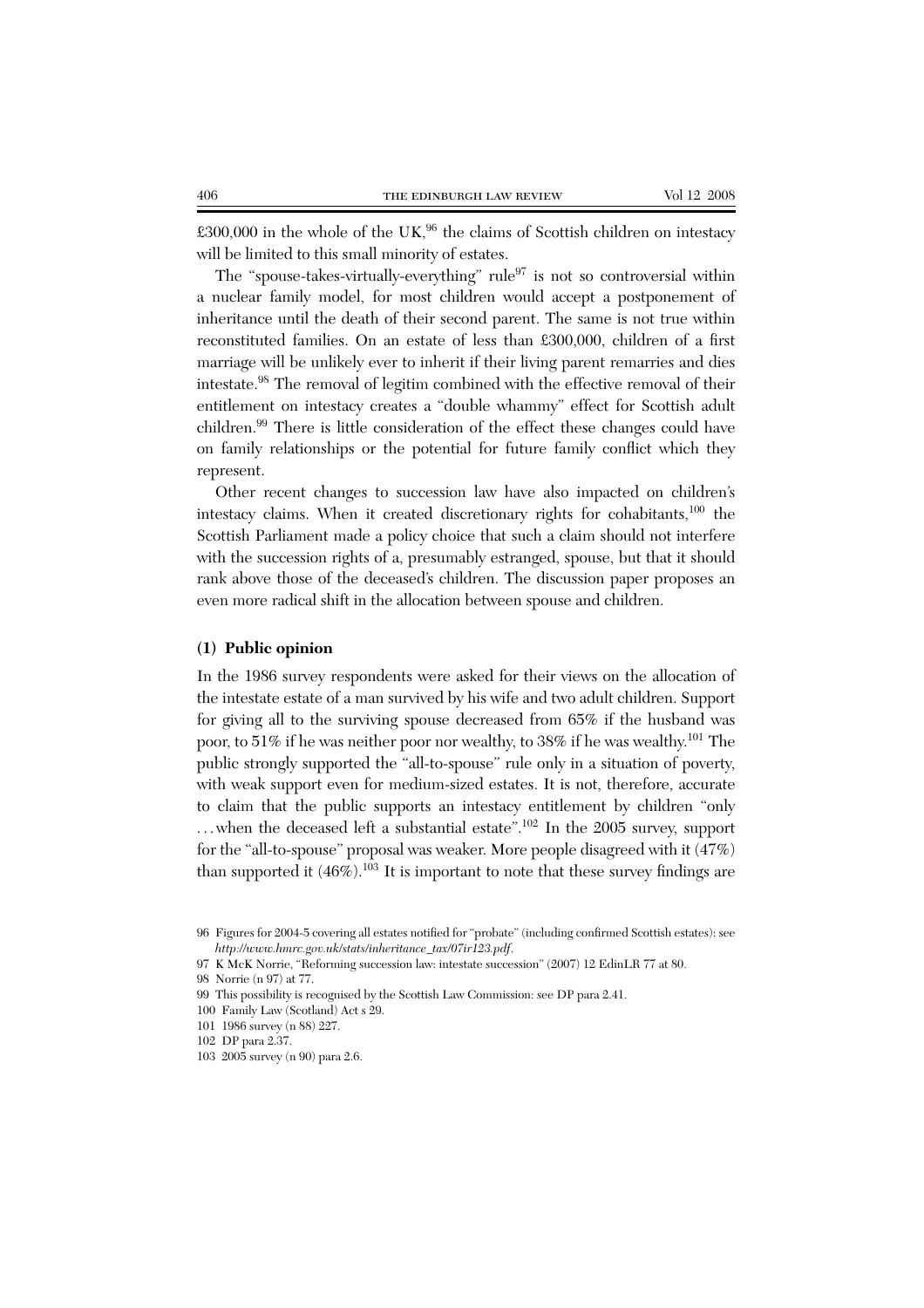predicated upon a family scenario where there is a surviving spouse and *adult* children.

The 2005 survey proposed an alternative scenario in which a surviving spouse would be entitled to a fixed sum, the balance of the estate to be shared equally between spouse and children. 67% of respondents supported this proposition and the discussion paper relies on this finding to support its current proposal. However, this interpretation of the data is questionable. Since no details were given either about the amount of the fixed sum or the amount of the estate in question, how reliable is public support? For instance, would 67% of the sample support the proposition that a spouse should inherit all of an estate worth £300,000? Would there be more support for the spouse to inherit, say, £100,000 plus a proportion of the balance? More detail in the question and more differentiation in the range of responses are required for there to be any reliable gauge of public opinion. On the available evidence, it is questionable if there is public support for the proposition that children should only inherit on intestacy in very substantial estates, and yet the proposed figure of £300,000 would certainly produce that result.

#### **(2) Testator behaviour**

Since there is little doubt that most spouses $104$  leave the majority, if not all, of their wealth to their surviving spouse, it appears reasonable for the Commission to propose rules of intestacy which reflect that pattern. In a government survey of 1000 estates conducted in 2000–2001, 80% of the estates of married men and 70% of the estates of married women went to their spouse.<sup>105</sup> Research on Scottish estates confirms a similar pattern for married people<sup>106</sup> and within most nuclear families, this would be the expectation. It has, however, been suggested that inter-spousal transfers are not regarded as inheritance at all:<sup>107</sup>

People do not think that property passing to a spouse constitutes inheritance. Passing on one's property is thought of as predominantly transmission to the next generation.

Finch and Mason conclude that inter-spousal transfer is regarded as a separate process "with its own logic", based on the assumption that property is held in

<sup>104</sup> As no research is available on testator patterns for civil partners, discussion is limited to married people.

<sup>105</sup> See *http://www.hmrc.gov.uk/stats/inheritance\_tax/table12\_9.pdf*.

<sup>106</sup> M Munro, "Housing wealth and inheritance" (1988) 17 *Journal of Social Policy* 417; H E Jones, *Succession Law*, Scottish Office Central Research Unit Papers (1990) 27.

<sup>107</sup> Finch & Mason, *Passing On* (n 42) 70-71, 174. This, of course, is an interpretation given by the researchers which was not explicitly addressed with participants. Further research would be needed in order to assess whether this represented public opinion more broadly.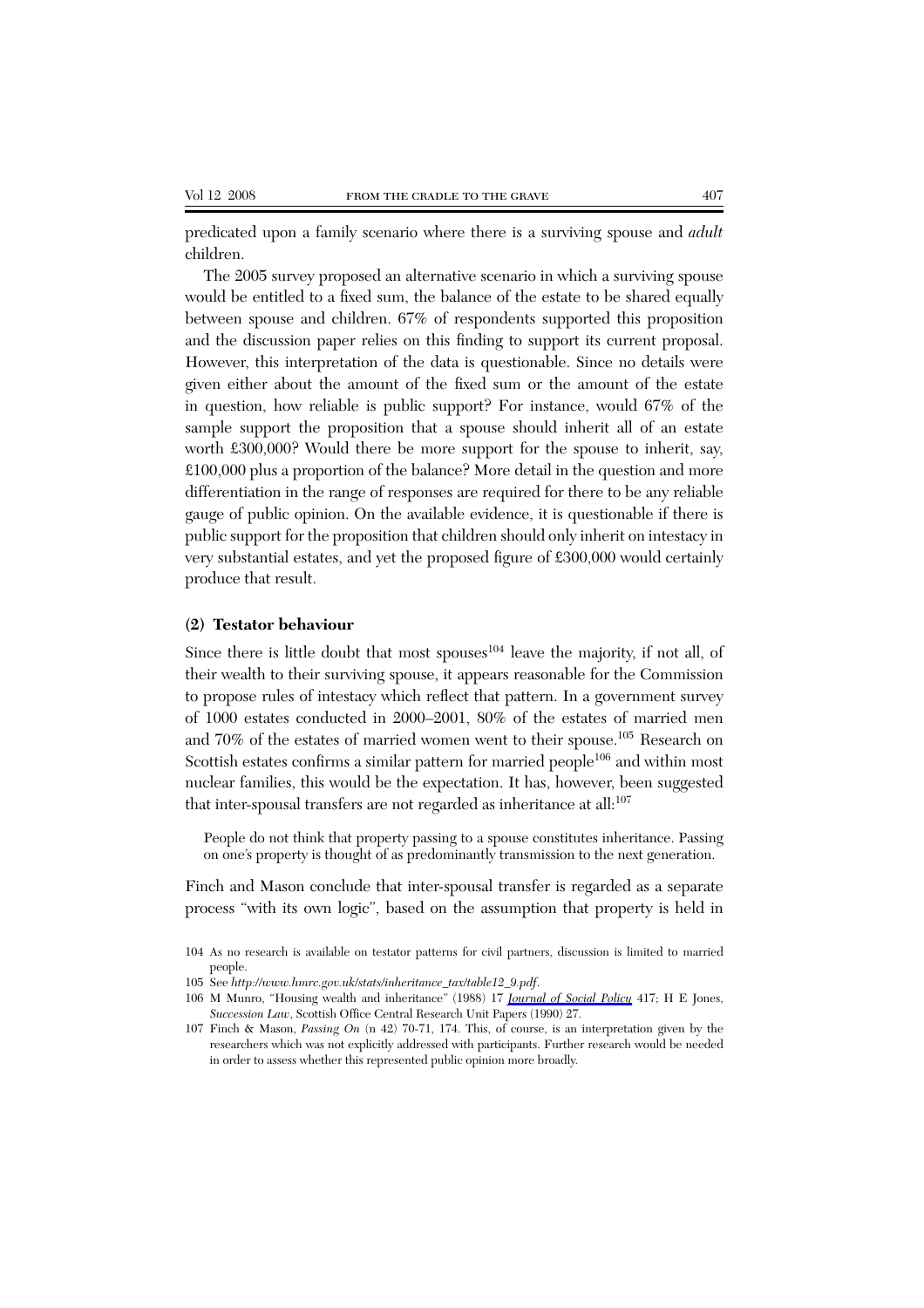common within a marriage.<sup>108</sup> Inheritance to the next generation is postponed while the second parent is alive, but there is nevertheless a widespread expectation that children will inherit in due course.<sup>109</sup>

A study of Scottish wills suggests that the initial transfer of property between spouses is "a temporary and transitional stage", for the expectation is that wealth will flow on the death of the second spouse to the next generation.<sup>110</sup> However, this is only accurate "if each individual is assumed to form a single, lifetime partnership",<sup>111</sup> an assumption which can no longer be made. Reconstituted families are not yet the norm, but are an increasingly significant proportion of the Scottish population. The intestacy proposals may have unanticipated effects within these families.

Finch and Mason found that interviewees who belonged to complex families made clear distinctions between first and second marriages in that property bequeathed to a second spouse often came with conditions attached because of commitments to children.<sup>112</sup> Divorce was not in itself a problem, for it did not "disturb the *balance* between the claims of a spouse and the claims of children". The real difficulty arose on remarriage because that presented the possibility that people who did not know the deceased might in the end inherit his or her money.<sup>113</sup> The researchers identify as a dominant theme of their research people's desire to avoid wealth passing out of the family:  $114$ 

[T]he position of children is guarded jealously, particularly against the possibility that resources might pass to someone with only a distant connection through second marriage ... It is not merely that children lose out. It is also that resources pass to someone who has no real connection, either genetic or personal, and who has not been, nor would have been, *chosen* by the testator.

These findings suggest that a more sophisticated approach is needed to take account of family circumstances. Although statistics suggest that property is most commonly bequeathed to a spouse, none of the available data has specifically examined wills involving a second spouse and children of a previous marriage. Finch and Mason's study strongly indicates that inheritance patterns would be different in those circumstances.

This is borne out by the 1986 Scottish opinion survey. In a scenario where a married man is survived by a second wife and adult children of a previous

- 109 Rowntree Report (n 40) 7-11.
- 110 Munro (n 106) at 432.
- 111 Munro (n 106) at 432.
- 112 Finch & Mason, *Passing On* (n 42) 58.
- 113 Finch & Mason, *Passing On* (n 42) 33, 35.
- 114 Finch & Mason, *Passing On* (n 42) 60.

<sup>108</sup> Finch & Mason, *Passing On* (n 42) 71.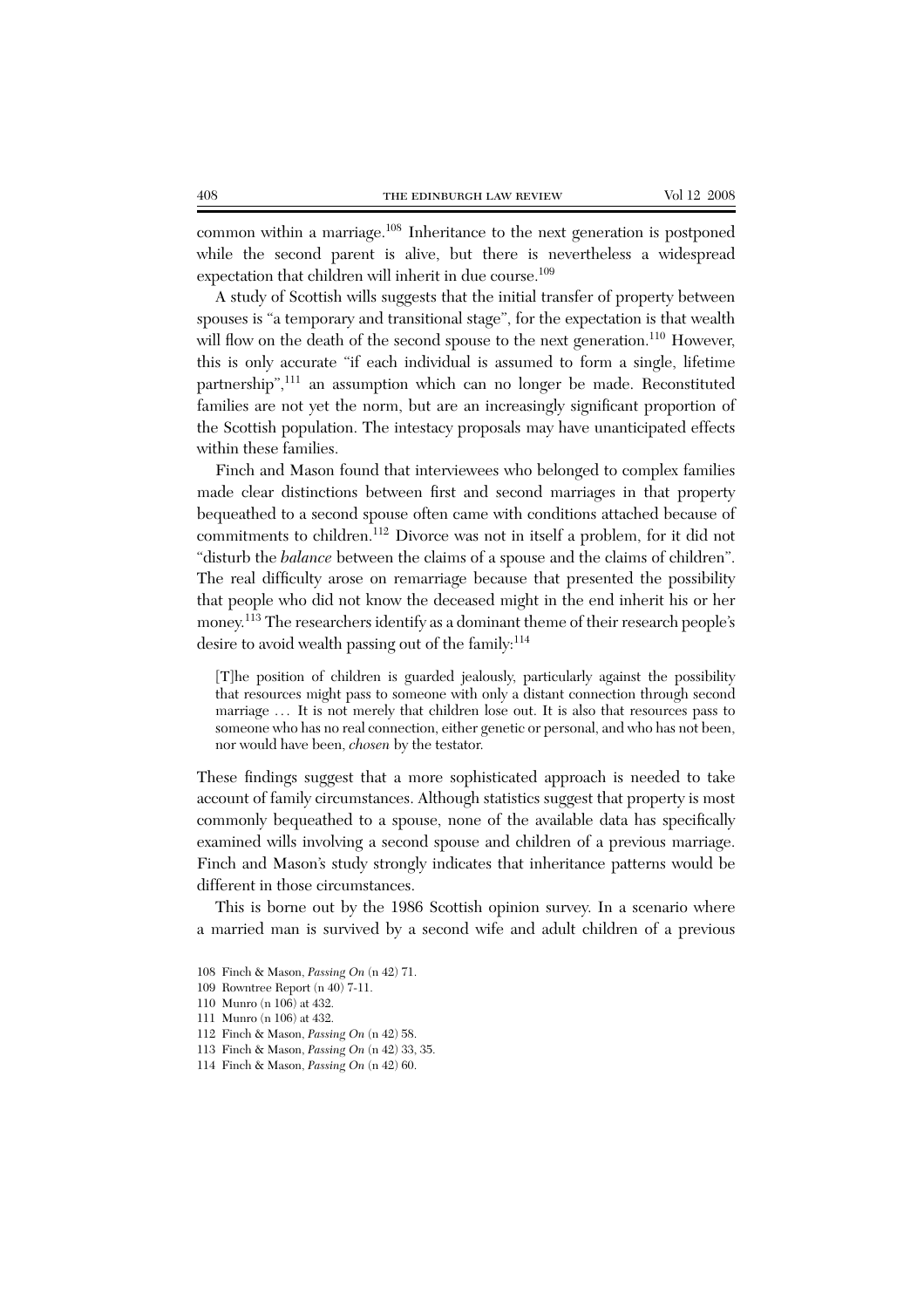marriage, the researchers conclude that the introduction of the second marriage "had a considerable bearing on attitudes"<sup>115</sup> and increased support for children to share in the estate. Even where the man was very poor, only 32% of respondents thought the wife should have the whole estate, decreasing to 19% for a moderate estate and 12% for a wealthy man.<sup>116</sup> This question was not repeated in the later 2005 survey. However, the latter did ask if the *stepchildren* of a man who has been married twice should inherit from his estate on intestacy. A majority of respondents  $(75%)^{117}$  thought they should. It seems reasonable to suppose that support for a man's natural children to receive a share on intestacy would be even greater.

The discussion paper acknowledges the difficulties of creating rules for reconstituted families<sup>118</sup> but the final proposal adopts the same rule for all without distinction. Simplicity is no doubt a laudable objective for law reform,<sup>119</sup> but it may not be a sufficiently compelling one if the end result fails to reflect the nuances of public opinion. The complex territory of reconstituted families may require complex law, as is demonstrated by the rules adopted by other jurisdictions.<sup>120</sup>

#### **(3) Intestacy and reconstituted families**

The discussion paper conducts a brief comparative survey and concludes that other legal systems have "widely differing solutions" to balancing the interests of a spouse and children on intestacy.<sup>121</sup> There are, however, a number of identifiable patterns. In some (mostly Common Law) countries, the spouse receives a larger proportion than the children, whose interest is deferred while the spouse is alive, often by giving the spouse a liferent or usufruct. In other (mainly Civilian) jurisdictions, the spouse receives less than children as an "inheritance", but this is accompanied by a matrimonial property regime in which the spouse is already a co-owner. However, all jurisdictions surveyed recognise that the transfer of property to the next generation is an important goal of inheritance law and they are united in their attempts, however imperfect, to deal with the difficulties inherent in complex families. In 1989, the UK government rejected an all-tothe-spouse rule for England and Wales on the grounds that it failed to protect

- 120 DP paras 2.30-2.36, 2.41-2.45, 2.47.
- 121 DP para 2.30.

<sup>115 1986</sup> survey (n 88) 228.

<sup>116 1986</sup> survey (n 88) 228.

<sup>117 2005</sup> survey (n 90) paras 2.10-2.11.

<sup>118</sup> DP para 2.70.

<sup>119</sup> DP para 2.46.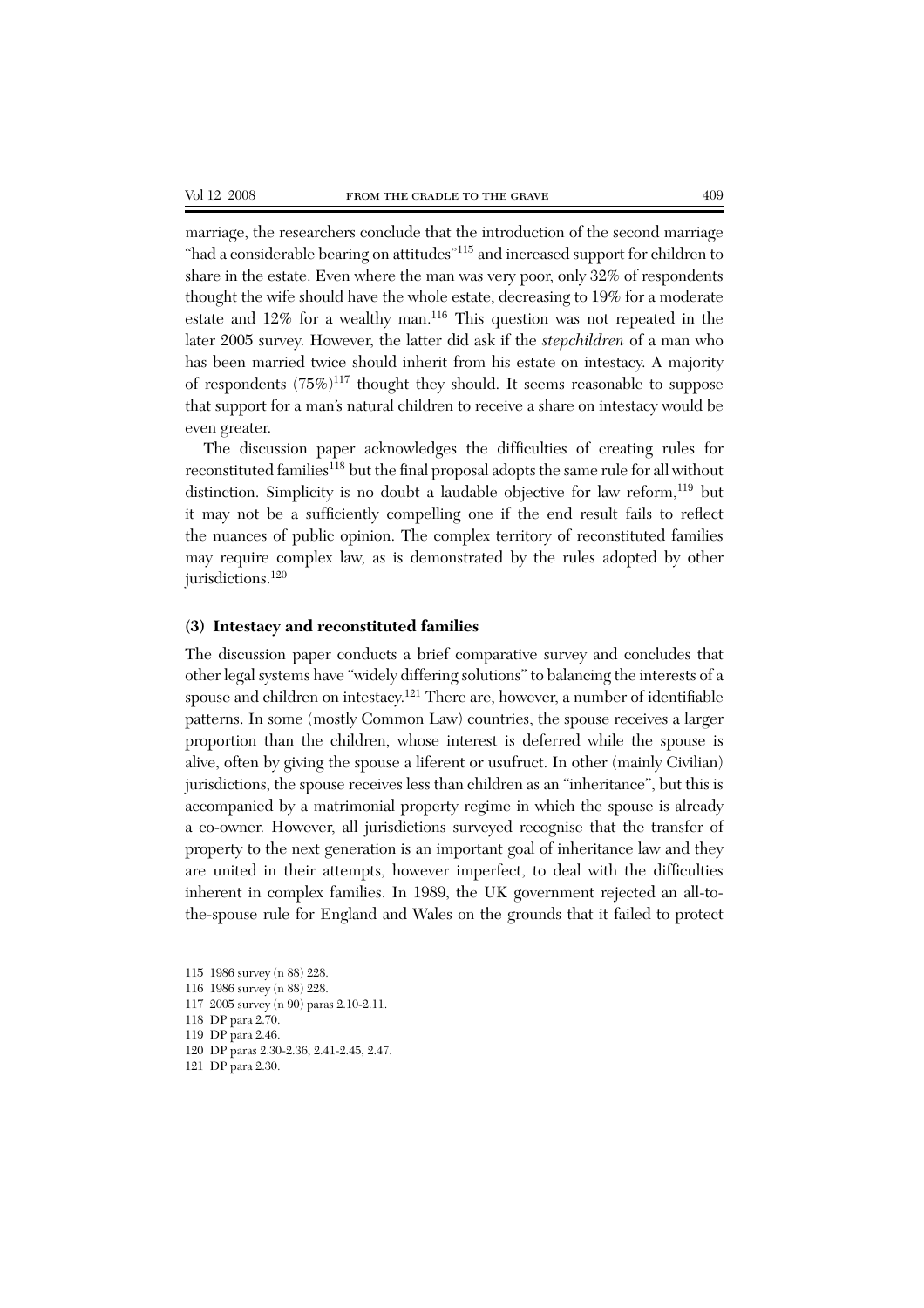children of a first marriage.<sup>122</sup> If the Scottish Law Commission's proposals were to be adopted, Scots law would be in the unique position of failing to allow those children to claim on a parent's estate.

The Commission recognises the impact of divorce, cohabitation and stepfamilies on the shape of Scottish society<sup>123</sup> but there is little concession to those factors other than an extension of the claims of cohabitants.<sup>124</sup> Despite estimates suggesting that stepfamilies will be the norm in the UK by  $2010$ ,  $125$  and despite strong public support for their inclusion in any inheritance,<sup>126</sup> the reform proposals exclude stepchildren.<sup>127</sup> However, the current proposals may have the indirect effect of stepchildren inheriting everything in a reconstituted family in which the parents die intestate.

To illustrate, take a fictional family consisting of Diana and Charles and their two sons. Diana dies. Her estate is worth £150,000 so that, under the proposals, it all passes to Charles (the boys could only claim if her estate was worth more than £300,000). At this point the sons are happy for their father to inherit their mother's assets. Charles subsequently marries Camilla, who has two daughters from a previous marriage. Charles and Camilla pool their resources, including Charles' inherited wealth, and jointly purchase a new home with expensive furnishings. Charles later dies intestate leaving an estate which is valued at £250,000 and Camilla inherits all, a fact which creates a degree of unease within the family. However, when Camilla later dies (intestate), her blood relatives (the girls) inherit all since stepchildren (the boys) have no inheritance rights. Charles' wider family is now deeply aggrieved. Had Camilla died first leaving an estate equal in value to Charles', Charles would have inherited all and the boys would be the lucky beneficiaries on his death, to the exclusion of Camilla's girls. The allocation of assets within this fictional family demonstrates the effects of the current proposals. Depending on the arbitrary order of death of the parents, the blood relatives of the last surviving spouse will inherit all.

These are difficult issues and the easy answer is that parents should make a will. However, it is a fact that the majority of Scots have not done so and the rules of intestacy must therefore attempt to balance the interests of the survivors in a way that is "fair and rational".<sup>128</sup> In my view the current proposals fail to do so.

125 O'Neill, *Wills and Awareness of Inheritance Rights* (n 40) 3; 2005 survey (n 90) 7-8.

<sup>122</sup> DP para 2.35.

<sup>123</sup> DP para 1.3.

<sup>124</sup> This is an extension of the current discretionary claim on intestacy to testate estates: see DP para 3.75.

<sup>126 2005</sup> survey (n 90) 12-13. Research suggests that the most important factor in attitudes to the inclusion of stepchildren is the extent to which the child was brought up by the stepparent: see Finch & Mason, *Passing On* (n 42) 47.

<sup>127</sup> DP paras 2.73-2.80.

<sup>128</sup> DP para 2.2.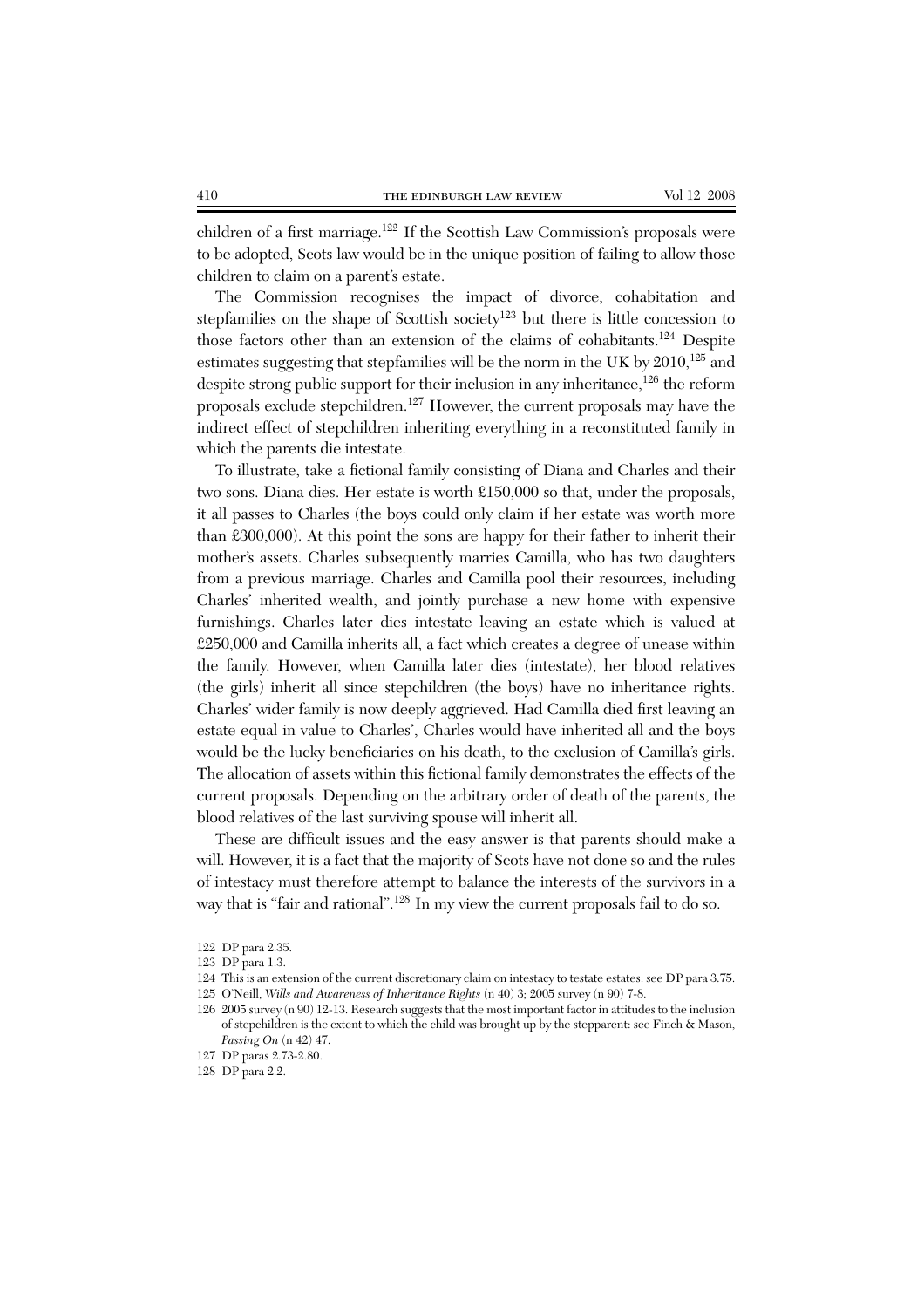# **(4) The impact of the intestacy rules**

In fairness to the Scottish Law Commission, it should be recognised that its proposals are merely an extension of the current rules of intestacy. Throughout Europe in the aftermath of the Second World War, the inheritance rights of widows were significantly improved at the expense of blood relatives.<sup>129</sup> The Succession (Scotland) Act 1964 was Scotland's contribution to this process and was in its time an innovative and socially responsive piece of legislation. It created prior rights for a surviving spouse,<sup>130</sup> so that the imaginary widow (although the Act is gender-neutral) would have a roof over her head, furniture in the home and some money to live on. However, while recognising that spouses required increased protection, the Act was careful to balance that imperative with the claims of an intestate's children. The spouse's prior rights are, therefore, the first claim on an intestate estate, followed by the legal rights<sup>131</sup> of spouse and children, after which any remaining balance goes to children under section 2 of the Act. Up until 2005, the spouse was likely to inherit all of a modest estate and the children would benefit most in a larger estate. However, in 2005 that balance was significantly altered when the values of prior rights changed. In particular, the housing element of prior rights was dramatically increased from £130,000 to £300,000.132 It is instructive to inquire how this figure was arrived at.

An investigation of the background to the relevant statutory instrument reveals that the Executive originally intended the housing increase to be a modest one, from £130,000 to £160,000, plus an increase in the monetary claim from £58,000 to £70,000 if the deceased left no children. However, "the Succession Committee of the Law Society of Scotland did not consider these increases to be substantial enough and recommended the values of £300,000 and £75,000 be used, respectively".<sup>133</sup> The reasons for the Law Society's recommended increase are not explained, but it was not objected to<sup>134</sup> and on that basis, the Subordinate Legislation Committee determined that the attention of the Scottish Parliament

- 130 Succession (Scotland) Act 1964 ss 8-9. However, unlike many European countries, Scottish prior rights only arise on intestacy and therefore can only be described as a "generous provision" (E M Clive, *The* Law of Husband and Wife in Scotland, 4<sup>th</sup> edn (1997) para 14.018) in that limited context.
- 131 After satisfaction of prior rights, legal rights can be claimed on any remaining moveable estate, one third being due to the spouse and one third to the children.
- 132 Prior Rights of Surviving Spouse (Scotland) Order 2005, SSI 2005/252. The furniture and plenishings right rose only from £22,000 to £24,000 and the monetary payment from £35,000 to £42,000 if the deceased had children and from £58,000 to £75,000 if there were no children.
- 133 Full text of a note by the clerk to the Justice 1 Committee is available at *http:// www.scottish.parliament.uk/business/committees/justice1/papers-05/j1p05-18.pdf.*
- 134 By either the Scottish Courts Service or Help the Aged, the other two bodies consulted by the Executive.

<sup>129</sup> M A Glendon, *The Transformation of Family Law* (1989) 238.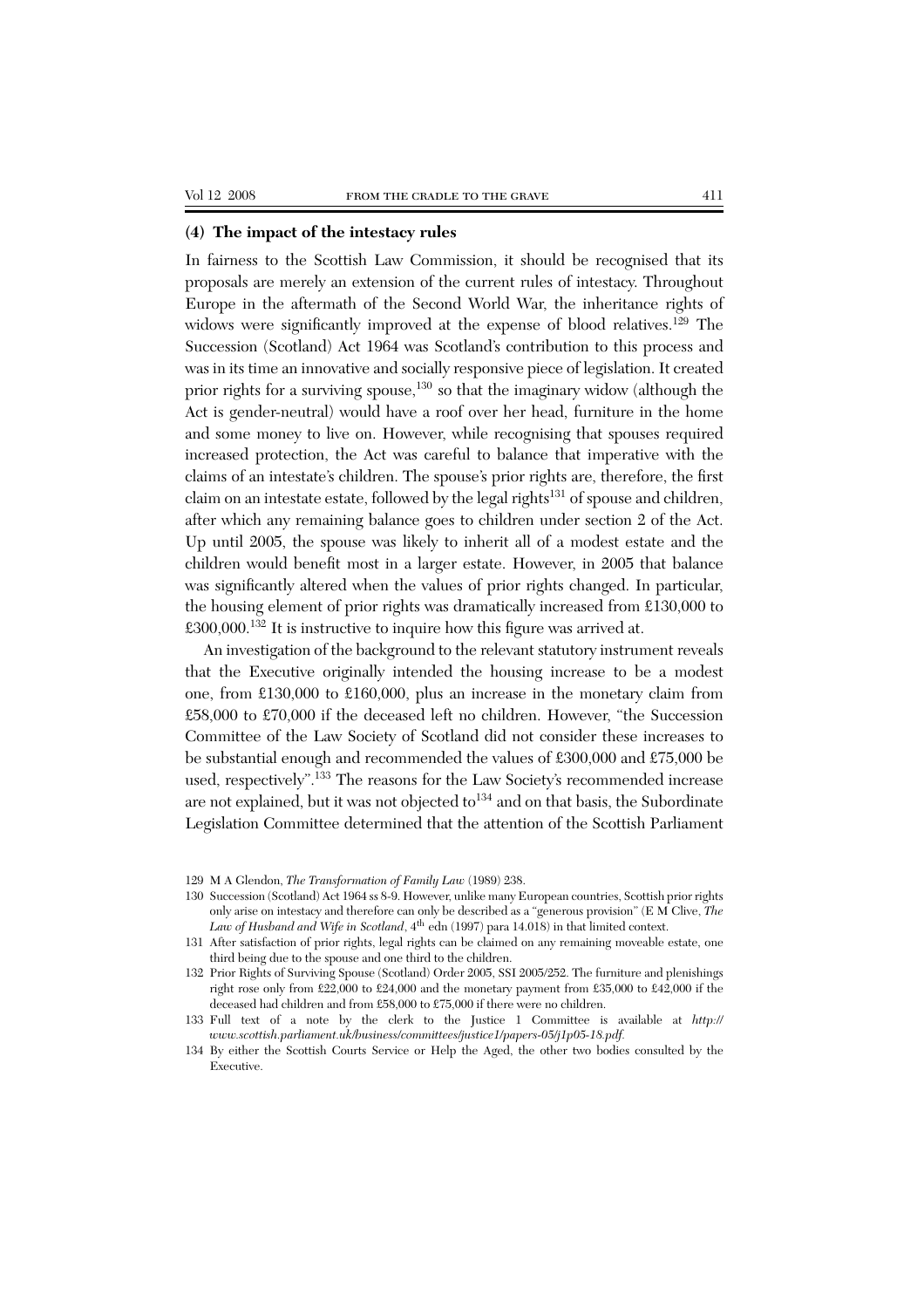need not be drawn to the instrument.<sup>135</sup> Since the average net value of heritable property in the whole of the UK was less than £153,000,<sup>136</sup> the Executive's initial figure of £160,000 would arguably have been more appropriate. Even though the housing right is rarely claimed in full,  $^{137}$  the increase to £300,000 has the potential to make a significant impact on the division of an estate and on the amount available for children. Yet this change was subject to no public consultation, no Parliamentary debate and no media scrutiny.<sup>138</sup>

The current discussion paper has chosen the figure of £300,000 as the spouse's fixed share by analogy with the current entitlement to prior rights plus legal rights, recognising that the maximum value of prior rights is rarely claimed.<sup>139</sup> However, by applying this amount across the whole estate regardless of its composition, the result will be the exclusion of an even greater number of children.

The reform proposals aim explicitly to ensure that the spouse will inherit all of a "modest" estate, and that children should be entitled to "a reasonable (but not disproportionately large) share" of a "substantial" estate.<sup>140</sup> This raises two further questions. First, is it appropriate to define a substantial estate as one worth more than £300,000? Secondly, for whom should the rules of intestacy be designed?

# *(a) What constitutes a substantial estate?*

Official statistics show that for the year 2003–4 the average estate notified for probate<sup>141</sup> in the whole of the UK was worth £166,627.<sup>142</sup> The most recent statistics available for Scotland<sup>143</sup> show that in the year to December 2007,

- 135 Subordinate Legislation Committee, 20th Report, 2005 (Session 2), available at *http://www.scottish. parliament.uk/business/committees/subleg/reports-05/sur05-20-01.htm*.
- 136 £152,898 for the year 2003-4 (the most recent figures available): see *http://www.hmrc.gov.uk/ stats/inheritance\_tax/07ir124\_200304.pdf*. The average value of moveable assets was £77,902.
- 137 For instance if a couple co-owns a house worth £500,000 which is subject to a standard security of £200,000 in joint names, the deceased's relevant interest (Succession (Scotland) Act 1964 s 8(6)) will only amount to £150,000.
- 138 In Northern Ireland, where house prices are broadly similar to Scotland, the Department of Finance and Personnel conducted a recent consultation on the appropriate amount for the statutory legacy available to a surviving spouse on intestacy. It was considered appropriate to set the value at £200,000 where the deceased had children and £300,000 where the deceased had no children: see *Administration of Estates: Intestacy and the Statutory Legacy* (2007), available at *http://www.dfpni.gov.uk/statutory\_legacy\_executive\_summary-2.pdf*.
- 139 DP para 2.50.
- 140 DP para 2.49.
- 141 This includes confirmed estates in Scotland.
- 142 See *http://www.hmrc.gov.uk/stats/inheritance\_tax/07ir124\_200304.pdf* (all estates reported before 1 July 2007 for the financial year 2003-4).
- 143 Statistics provided by the Scottish Court Service under a Freedom of Information Act request made by the author. These figures represent all confirmed estates, which the Scottish Consumer Council estimates to be around half of all estates. See O'Neill, *Wills and Awareness of Inheritance Rights*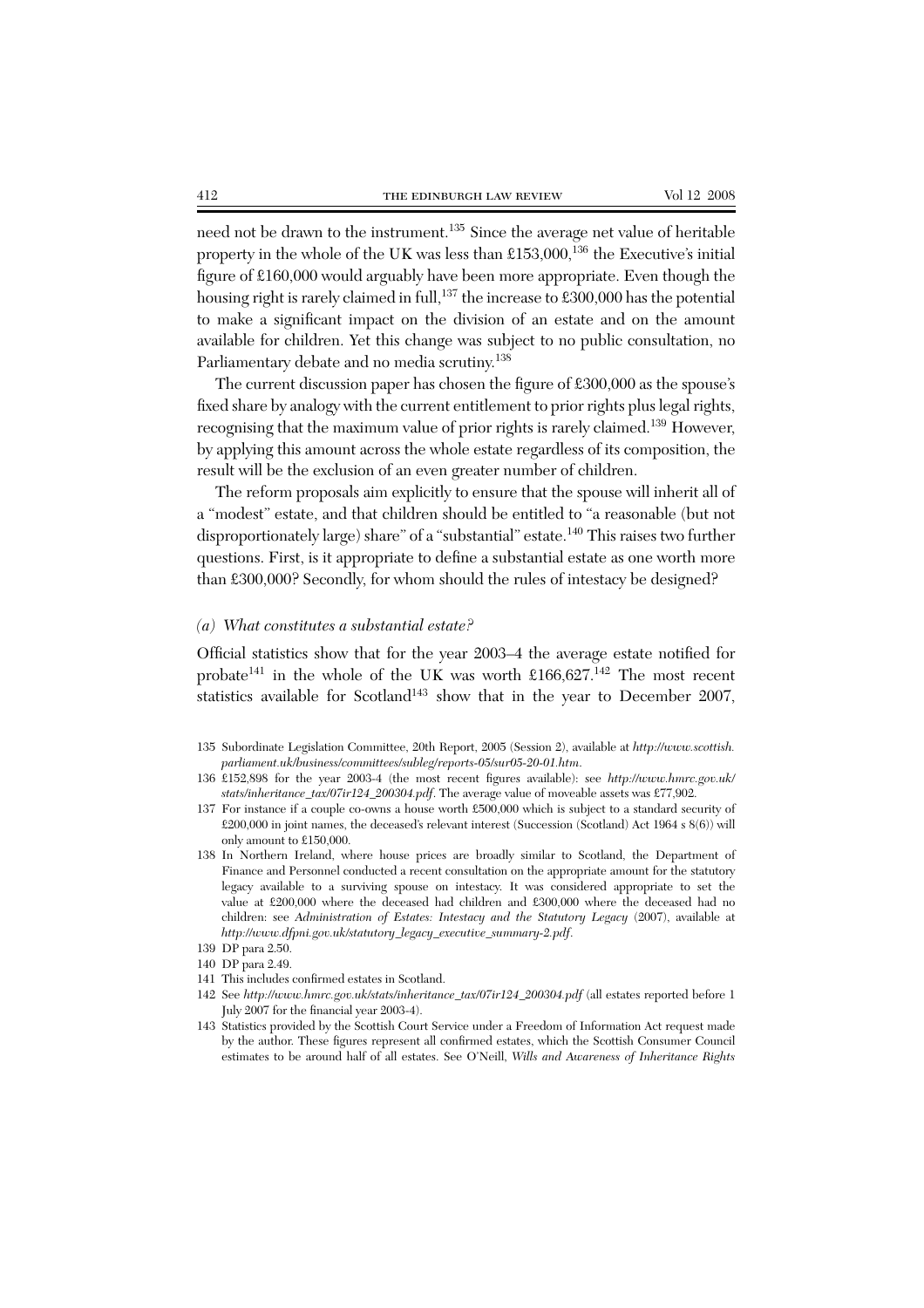the average Scottish estate was worth  $\pounds$ 147,822.<sup>144</sup> In the largest population centres, Glasgow and Edinburgh, the average estate was respectively £127,951 and £199,619. It is clear from these figures that the average estate is well below the £300,000 figure selected as the fixed share to be given to a surviving spouse on intestacy. It can safely be concluded that in the vast majority of cases the surviving spouse will take the whole estate under the new proposals and only the children of the wealthiest Scots will have a claim on an intestate estate. To select a figure which is more than double the national average as the surviving spouse's share is to equate "substantial" with "unusually wealthy" in the context of the Scottish population.

#### *(b) For whom should intestacy rules be designed?*

Despite the increase in the amount of property the average person owns, it is still the case that most Scots have not made a will. This may, however, be misleading in that the likelihood of making a will increases with age with the result that only a minority (albeit substantial) of Scots is likely to die intestate.<sup>145</sup> Recent research found that only 37% of Scottish people had made a will, but rising to 69% of those aged 65 or over.<sup>146</sup> The most recent statistics indicate that 31% of those who died in  $2007$  were intestate.<sup>147</sup>

Who is likely to die intestate? O'Neill found a strong correlation between property ownership and will-making: homeowners, now around two-thirds of Scottish householders,<sup>148</sup> were six times more likely to have made a will than nonhomeowners. Social class is also a significant factor in that those in professional and managerial jobs are five times more likely to have made a will than the rest of the population.<sup>149</sup> Intestate estates are also likely to be smaller. In 1986-7 the

<sup>(</sup>n 40) 19 n 23; Jones, *Succession Law* (n 106) para 2.3. Even taking into account the effect of joint bank accounts and special destinations, it may be a further research question to establish why the confirmation figures are so low.

<sup>144</sup> I have excluded from these figures one unusually large estate in Selkirk (c £320 million) since it significantly distorted the average. The average small estate (currently up to £30,000: see Confirmation to Small Estates (Scotland) Order 2005, SSI 2005/251) is £10,032 and the average ordinary estate is £196,623

<sup>145</sup> Jones, *Succession Law* (n 106) paras 1.2-1.4.

<sup>146</sup> O'Neill, *Wills and Awareness of Inheritance Rights* (n 40) 5. This trend is also confirmed by the Rowntree Report (n 40) 71.

<sup>147</sup> Statistics provided by the Scottish Court Service for confirmed estates, again with the caveat that they represent around half of all deaths.

<sup>148</sup> *Scotland's People: Annual Report – Results from the 2005 Scottish Household Survey* (2006), available at *http://www.scotland.gov.uk/Publications/2006/08/03090800/0*, 23-26.

<sup>149</sup> O'Neill, *Wills and Awareness of Inheritance Rights* (n 40) 7, 20.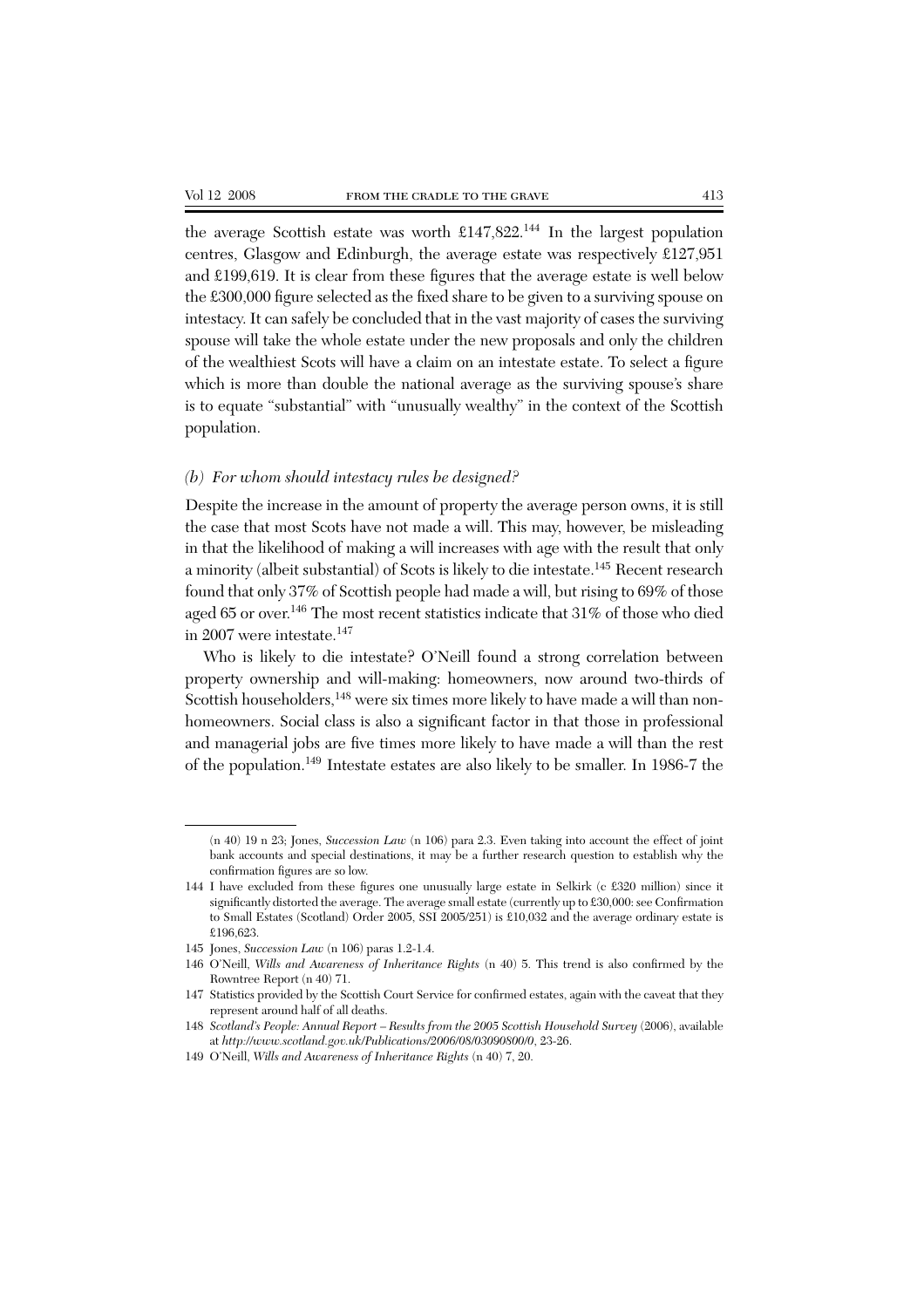value of intestate estates was less than half the value of testate estates.<sup>150</sup> Scots who are wealthy, who own heritable property and who belong to the professional and managerial classes are therefore least in need of the rules of intestacy.

Under reference to four worked examples, the discussion paper claims that the figure of £300,000 "was chosen to ensure that most estates would be divided fairly between spouse or civil partner and issue".<sup>151</sup> Two of these examples are based on an estate worth over £1 million, a third is worth £366,000. Indeed, many of the examples used in the discussion paper appear to be untypical.<sup>152</sup> Despite the recognition that most intestate estates are modest,<sup>153</sup> the Law Commission has sought also to accommodate the small number of substantial intestate estates.<sup>154</sup> "Injustice would be likely to result", it is said, "if the 'all to surviving spouse or civil spouse' rule appropriate for small and modest estates were to be applied to substantial estates."155

To meet the stated objective of being "fair and rational",<sup>156</sup> the rules for intestacy should arguably cater for small to modest estates or alternatively for average estates, on the basis of statistical evidence. There would undoubtedly still be winners and losers, but there would also be a rational justification for the figures selected. The statistics speak for themselves. 89% of Scottish estates confirmed in 2007 had a net value of less than £300,000, i.e. only 11% of all estates would be above the proposed limit.<sup>157</sup> However, once separated into testate and intestate categories,<sup>158</sup> the effects of the intestacy proposals become clear: 85% of testate estates and 98% of intestate estates were worth less than £300,000. Applying the proposals to estates confirmed in 2007 demonstrates that only 2% of intestate estates would devolve on anyone other than the surviving spouse.

# **E. A TENTATIVE SUGGESTION: MATRIMONIAL PROPERTY**

A surprising omission from the discussion paper is any consideration of a matrimonial property regime for inheritance law. Scotland's institutional writers

<sup>150</sup> Jones, *Succession Law* (n 106) 15 (table 2), para 4.14. More recent averages for testate and intestate estates were not available from the Scottish Court Service.

<sup>151</sup> DP para 2.54.

<sup>152</sup> An earlier proposal (DP para 2.15) used an example based on an estate worth £1.25 million, which is perhaps unhelpful in trying to illustrate the injustice of an outcome which allocated to the unfortunate widow no less than £674,000.

<sup>153</sup> DP para 2.38.

<sup>154</sup> DP para 2.38.

<sup>155</sup> DP para 2.38.

<sup>156</sup> DP para 2.2.

<sup>157</sup> All statistics for 2007 provided by the Scottish Court Service.

<sup>158 69% (18,435)</sup> of all confirmed estates were testate and 31% (8,357) were intestate.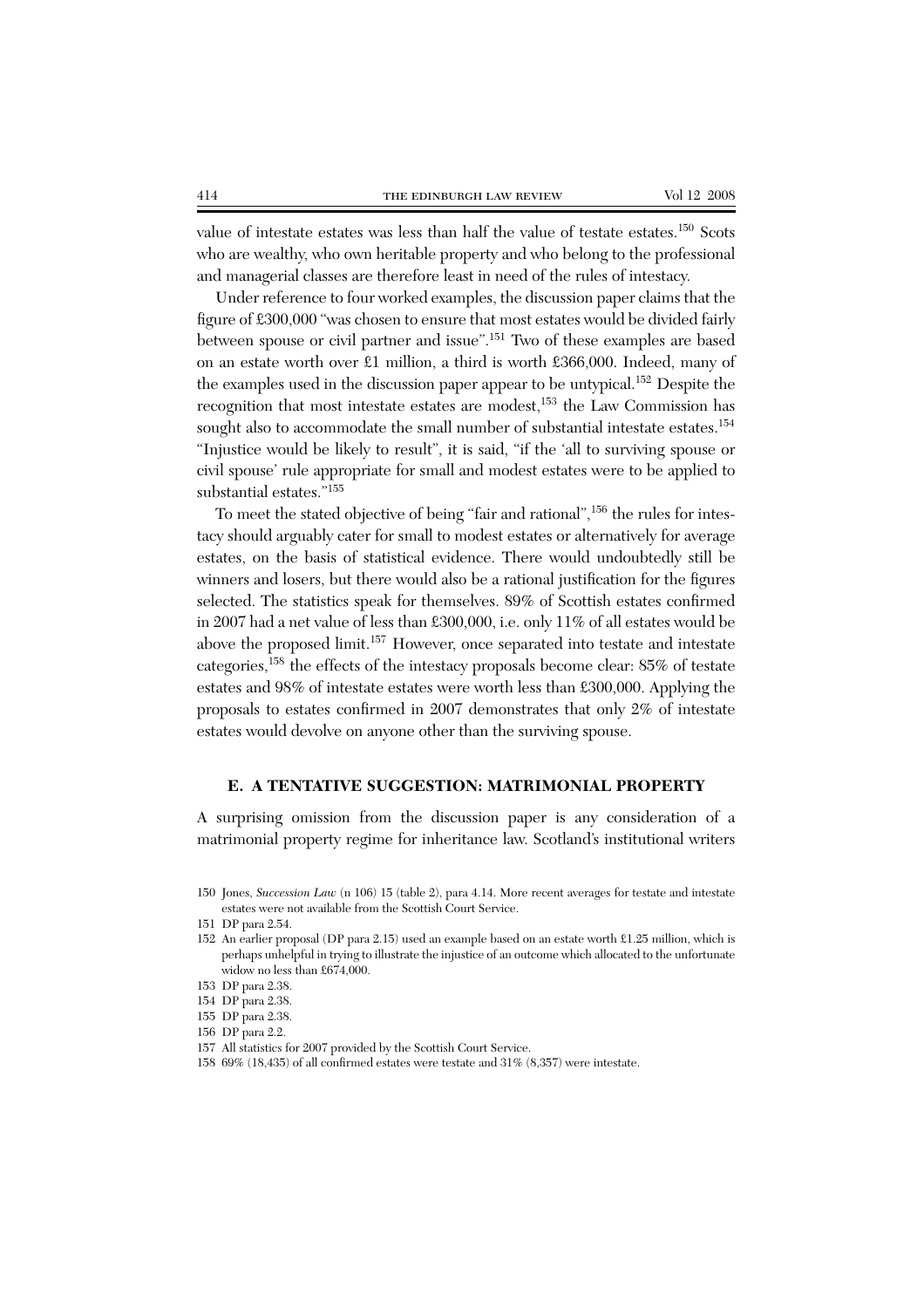considered a wife's *jus relictae* to derive from a "communion of goods" between a married couple<sup>159</sup> and appeals for the resurrection of the concept have appeared from time to time.<sup>160</sup> In its 1986 consultative memorandum the Scottish Law Commission recognised that, historically, legal rights reflected some form of community of property and that such a principle was still relevant. Indeed, the proposals for a spouse to claim a fixed share of the estate as legal rights were justified at that time "on matrimonial property principles".<sup>161</sup> The desire in the current discussion paper to give spouses a much greater proportion of the deceased's property acknowledges the same principle but stops short of recognising common ownership.

It is particularly disappointing that the Commission has retreated from a matrimonial property regime given the potential opportunity to bring inheritance into line with divorce law. A community of acquests principle has been in operation for divorcing couples since 1985, i.e. a presumption of equal sharing in assets acquired during the marriage with exceptions for gifts, inheritance and property previously owned by either party.<sup>162</sup> The adoption of a similar regime for inheritance could shortcut current efforts to prioritise a spouse's entitlement on death. The 1986 consultative memorandum admitted that "it would be anomalous to recognise [a spouse's claims on matrimonial property] on divorce but not on death",<sup>163</sup> but it was felt that a community of acquests rule was too complicated for inheritance law where "a simpler, more rough and ready, rule may be called for".<sup>164</sup>

Twenty years on, the divorce regime is now familiar territory both for courts and lawyers and it is largely uncontroversial that the law can disregard ownership or title in the reallocation of assets between couples. There is already a statutory presumption of co-ownership of household goods,<sup>165</sup> and a common popular assumption that spouses own property in common.166 A community of acquests regime has the merit of flexibility, able to take account of the length of time a

- 160 Anton (n 55) at 668 quoting Lord President Cooper in *Preston v Preston* 1950 SC 253 at 257: "My impression is that the wider aspect of the present problem may yet have to be solved by reintroducing in a limited form the old conception of a *communio bonorum* so far as relates to the common home and its maintenance."
- 161 *Intestate Succession and Legal Rights* (Scot Law Com CM No 69, 1986) paras 4.4(b), 4.41.

- 163 *Intestate Succession and Legal Rights* (n 161) para 4.21. At para 4.9 it is noted that in England and Wales the Law Commission has also taken the view that a surviving spouse's entitlement should at least be equivalent to that of a divorcing spouse.
- 164 *Intestate Succession and Legal Rights* (n 161) paras 4.21, 4.28.
- 165 Family Law (Scotland) Act 1985 s 25.
- 166 Rowntree Report (n 40) 30.

<sup>159</sup> Stair, *Inst* 1.4.9, 17 and 3.8.30; Erskine, *Inst* 1.6.12 and 2.9.19-21; Bell, Prin §§1549, 1574. See also Anton (n 55) at 653-668.

<sup>162</sup> Family Law (Scotland) Act 1985 s 10.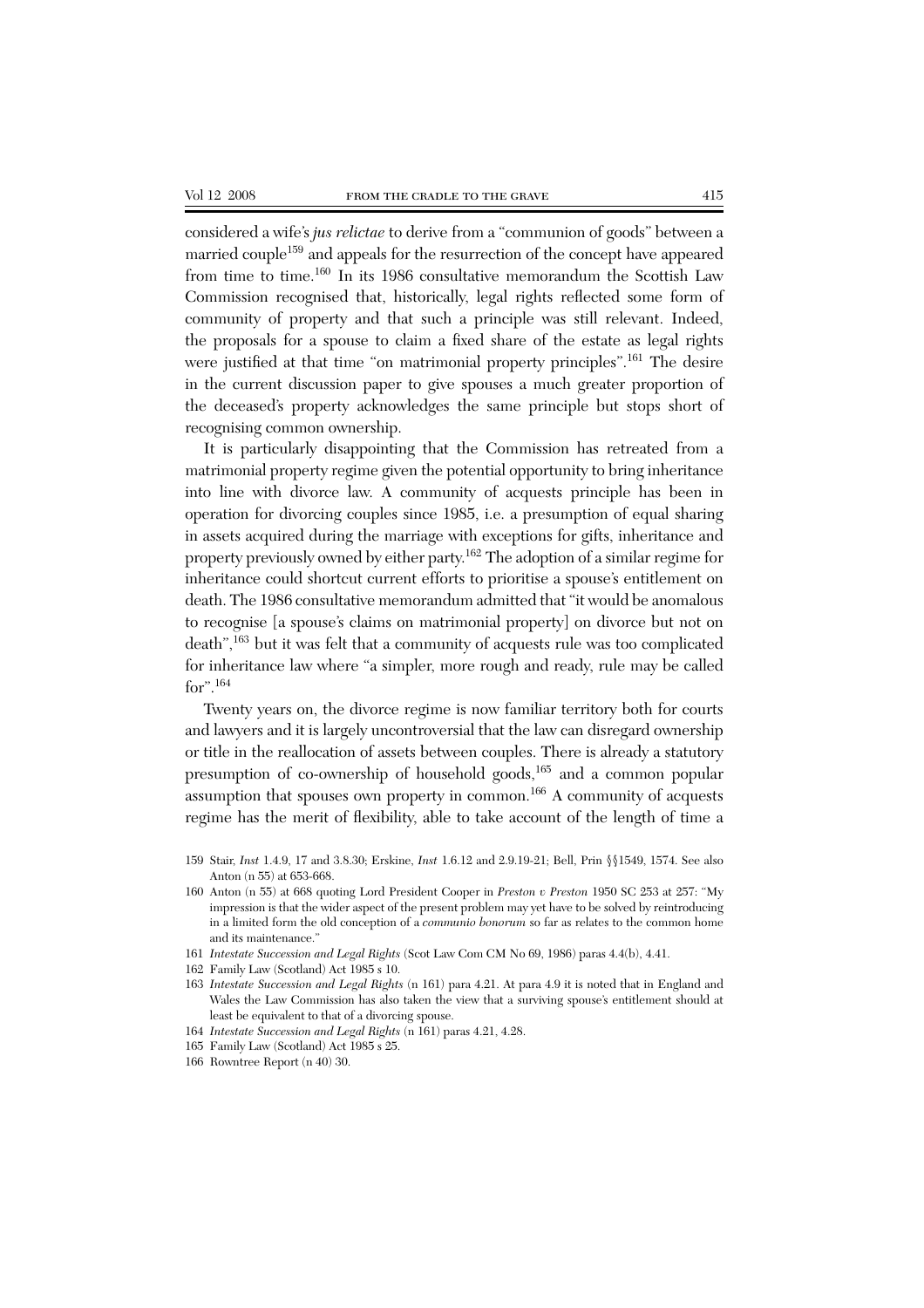couple has been together and what they have acquired during that time. The devil is certainly in the detail, but it may represent a more rational system for apportioning family property between, for instance, the claims of a second spouse after a brief marriage in competition with children of a previous lengthy marriage which had generated most of that property. It would seem unreasonable to restrict the freedom of a remarried parent to spend or dissipate inherited assets whilst he or she was alive. But a community of acquests regime would be a means of acknowledging the importance of the narrative that inherited assets still identifiable on the death of the second parent should not "pass out of the family".

In *Pirie v Clydesdale Bank plc,*<sup>167</sup> Mr Pirie left his heritable property to his adult daughter (who had learning difficulties) and moveable property of £60,000 to be divided between his wife and daughter. Mrs Pirie was his third wife, more than 20 years his junior and a Philippine national whom he had persuaded to come to Scotland leaving behind a lucrative job in Saudi Arabia. Shortly after they married Mr Pirie gave up his job and for the next 16 years Mrs Pirie worked full-time at various menial jobs, contributed all of her earnings to the household, did all the cooking and cleaning and took care of her husband and his daughter, latterly nursing him until his death from cancer. This was a morally difficult case in that the now homeless Mrs Pirie was up against the deceased's clear intention to ensure that his daughter would have a roof over her head, despite having promised the house to his wife. As she herself argued, she would have been better off had she divorced him and gained the benefit of the matrimonial property provisions rather than sticking with him and providing the care he needed prior to death. It is surely bad social (and legal) policy for the law to provide an incentive for a woman to divorce her husband rather than stay with him and take the risk that in his declining years he could disinherit her.

# **F. CONCLUSION**

Inheritance is not an esoteric issue. It will affect almost every citizen – we all die and we all have loved ones who will die. In its discussion paper the Scottish Law Commission seeks to reflect both the presumed wishes of testators and also wider public opinion. Arguably, it does neither for most people want their children to inherit and, under the proposals, children, above all, lose out. The reform proposals are also based on ideological arguments, but this article questions whether the prevailing ideology is consistent with research findings, social behaviour and public attitudes. Such a radical change in the inheritance

167 [2006] CSOH 82, 2007 SCLR 18.